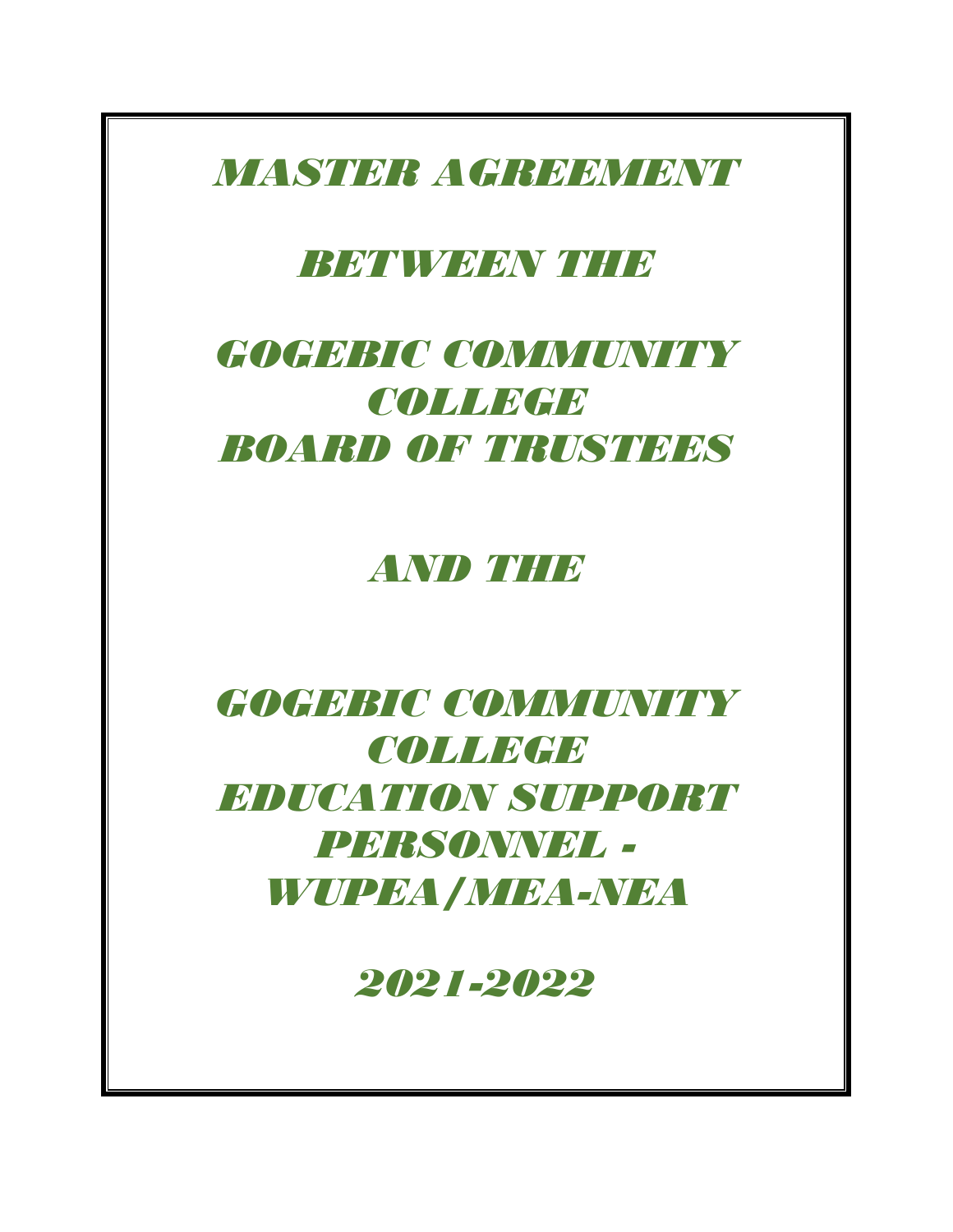### **TABLE OF CONTENTS**

| ARTICLE 19 - PERSONNEL FILES AND EMPLOYEE COMPETENCE 24  |  |
|----------------------------------------------------------|--|
|                                                          |  |
|                                                          |  |
|                                                          |  |
|                                                          |  |
|                                                          |  |
|                                                          |  |
|                                                          |  |
| MEMO OF UNDERSTANDING - ADMIN ASST TEMP. WAGE INCREASE36 |  |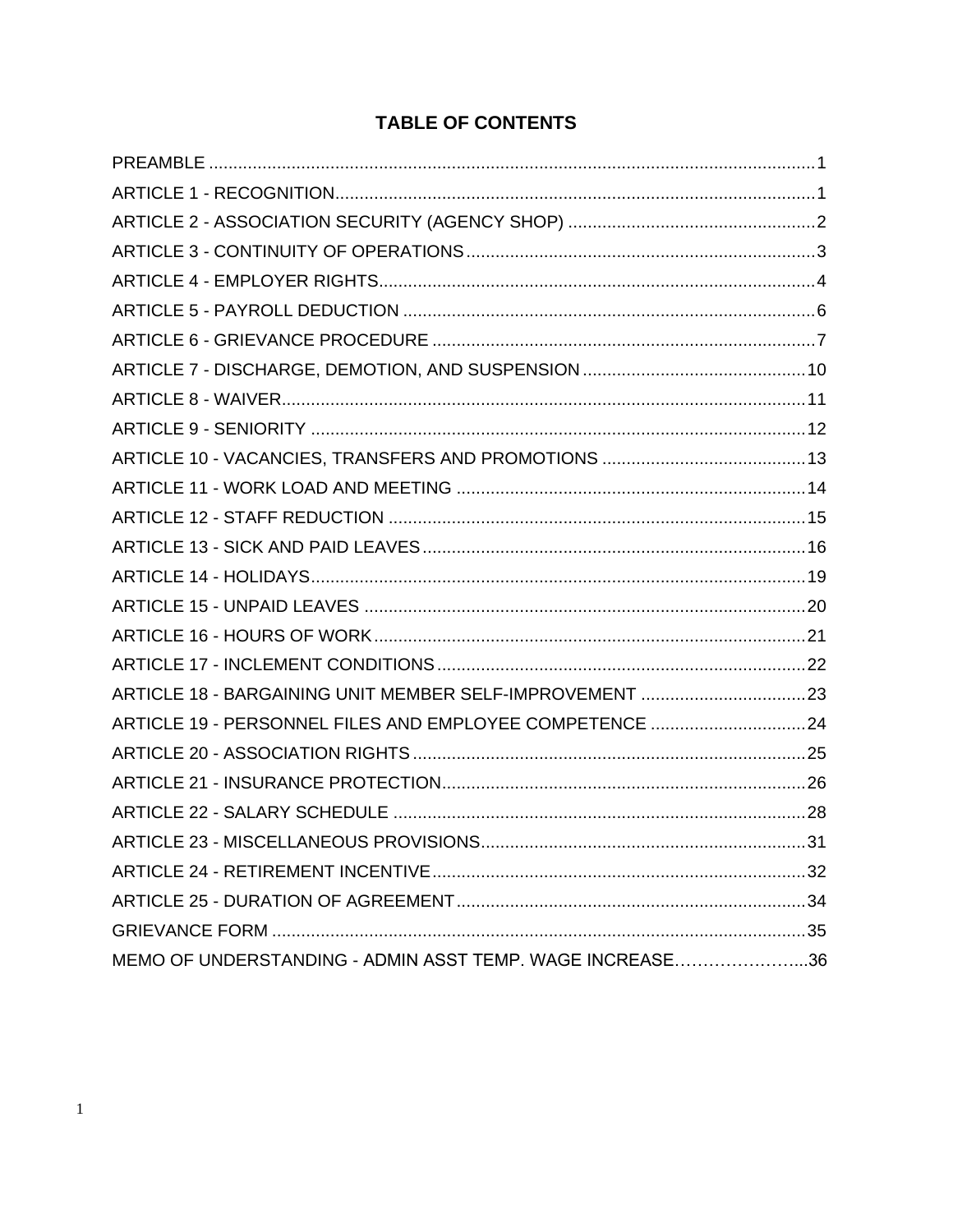| 1<br>$\overline{c}$ | <b>AGREEMENT</b><br><b>BETWEEN THE</b>                                                                                                                         |
|---------------------|----------------------------------------------------------------------------------------------------------------------------------------------------------------|
| 3                   | <b>GOGEBIC COMMUNITY COLLEGE BOARD OF TRUSTEES</b>                                                                                                             |
| 4                   | <b>AND THE</b>                                                                                                                                                 |
| 5<br>6              | <b>GOGEBIC COMMUNITY COLLEGE EDUCATION SUPPORT PERSONNEL -</b><br><b>WUPEA/MEA-NEA</b>                                                                         |
| 7                   | 2021-2022                                                                                                                                                      |
| $8\phantom{.0}$     |                                                                                                                                                                |
| 9                   | <b>PREAMBLE</b>                                                                                                                                                |
| 10                  | This Agreement is entered into on the 1st day of July 2021, by and between the                                                                                 |
| 11                  | Community College District of Gogebic County Board of Trustees, Ironwood, Michigan,                                                                            |
| 12                  | hereinafter called the Board, and the Gogebic Community College Michigan Educational                                                                           |
| 13                  | Support Personnel Association, hereinafter called the Association. The signatories shall be the                                                                |
| 14                  | sole parties to this Agreement.                                                                                                                                |
| 15                  | WHEREAS, the Board has a statutory obligation, pursuant to the Public Employment                                                                               |
| 16                  | Relations Act, Act 336 of the Public Acts of 1947, as amended, to bargain with the Association                                                                 |
| 17                  | as the representative of its Bargaining Unit Members with respect to hours, wages, and terms                                                                   |
| 18                  | and conditions of employment; and                                                                                                                              |
| 19                  | WHEREAS, the parties have reached certain understandings which they desire to                                                                                  |
| 20                  | confirm in this Agreement;                                                                                                                                     |
| 21                  | THEREFORE, in consideration of the following mutual covenants, the parties hereby                                                                              |
| 22                  | agree as follows:                                                                                                                                              |
| 23                  | <b>ARTICLE 1</b>                                                                                                                                               |
| 24                  | <b>RECOGNITION</b>                                                                                                                                             |
| 25                  | A. The Board hereby recognizes the Association as the sole and exclusive bargaining                                                                            |
| 26                  | representatives of its employees listed as follows:                                                                                                            |
| 27                  |                                                                                                                                                                |
| 28<br>29            | All part-time and full-time secretarial and clerical positions, including among<br>others, Assistant-Learning Resources Director, Accounts Payable/Purchasing, |
| 30                  | Payroll Specialist, Secretary to Director of Community Services, Secretary to                                                                                  |
| 31                  | Director of College Projects, Secretary to Dean of Vocational-Technical                                                                                        |
| 32                  | Programs, Assistant-Financial Aid Director, Book Store Manager, Duplication and                                                                                |
| 33                  | Key Punch Operator, Administrative Assistant-Vice President of Student                                                                                         |
| 34<br>35            | Services, Prison Aides, Computer Lab Assistants, Library Aide/Court Reporter<br>Aide, Snack Bar Manager, Library Technician, Assistant-Institutional Support,  |
| 36                  | Technology Specialist, Assistant TRIO, Administrative Assistant-Vice President                                                                                 |
| 37                  | of Academic Services, Assistant-Off Campus Director, Assistant-Allied Health                                                                                   |
| 38                  | Director, Assistant-Aces/Career Counselor, and Assistant-Admissions Director.                                                                                  |
| 39                  | Excluded:                                                                                                                                                      |
| 40<br>41            | The exception being that of the Secretary to the College President, Accountant,                                                                                |
| 42                  | Computer Programmer/Operator, and Secretary to the Controller.                                                                                                 |
| 43                  |                                                                                                                                                                |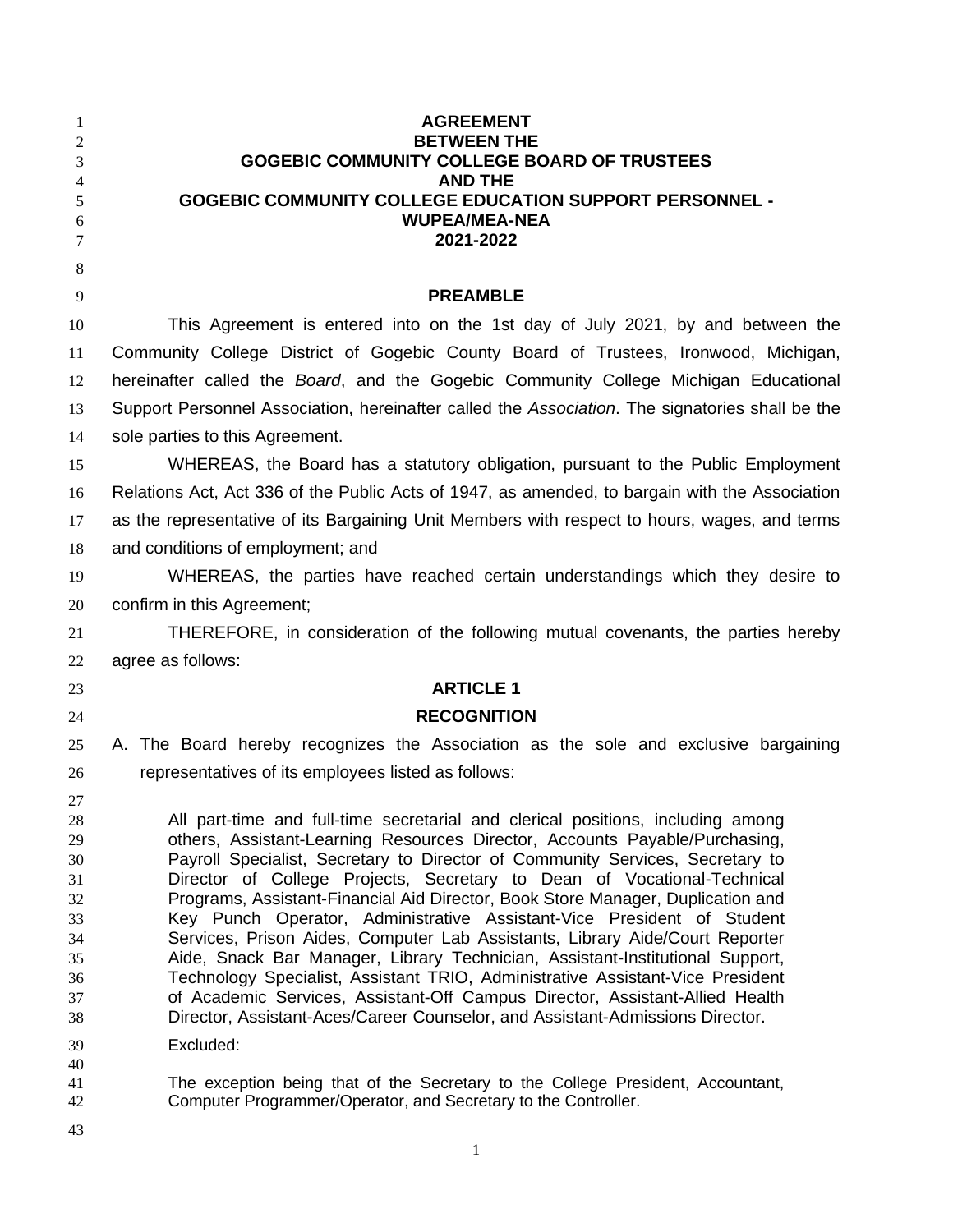### **ARTICLE 2 ASSOCIATION SECURITY (AGENCY SHOP)**

 A. Employees covered by this Agreement at the time it becomes effective and who are members of the Association at that time shall be required, as a condition of continued employment, to continue membership in the Association or pay a service fee to the Association equal to dues and initiation fees uniformly charged for membership for the duration of this Agreement.

 B. Employees covered by this Agreement who are not members of the Association at the time it becomes effective shall be required as a condition of continued employment to become members of the Association or pay a service fee equal to dues and initiation fees required for membership commencing thirty (30) days after the effective date of this Agreement, and such condition shall be required for the duration of this Agreement.

 C. Employees hired, re-hired, reinstated or transferred into the bargaining unit after the effective date of this Agreement and covered by this Agreement shall be required as a condition of continued employment to become members of the Association or pay a service fee to the Association equal to dues and initiation fees required for membership for the duration of this Agreement, commencing the thirtieth (30th) day following the beginning of their employment in the unit.

 D. The Association agrees to indemnify and save the Employer and including each individual Community College Board Member, harmless against any and all claims, demands, costs, suits or other forms of liability including back-pay and all court or administrative agency costs that may arise out of or by reason of, action by the Board for the purpose of complying with this Agreement.

 Sections A, B, and C of this article are unenforceable under current law and therefore will not be continued. If future legislation or court rulings make these sections enforceable, then 27 they will be reinstated as part of this agreement.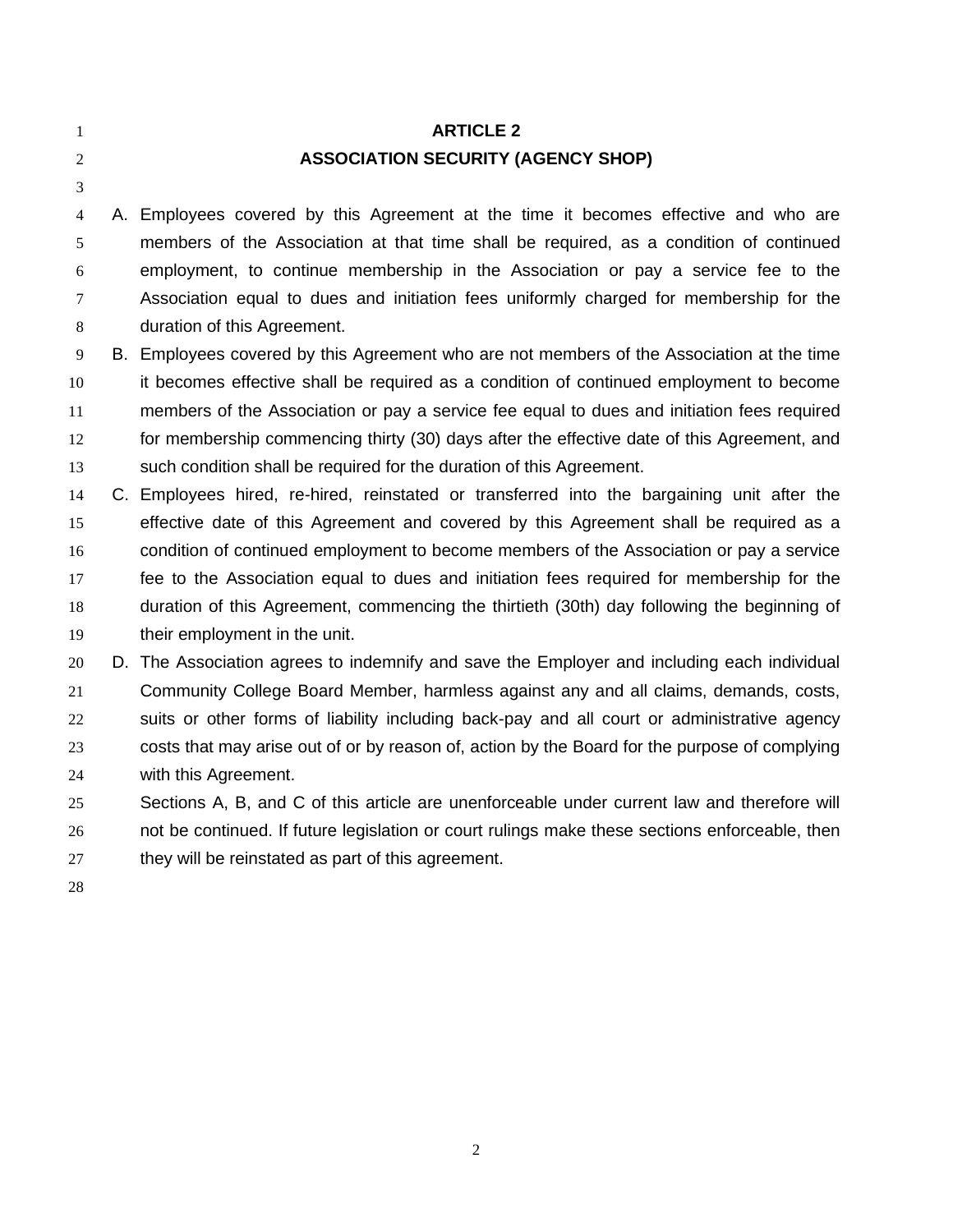| $\mathbf{1}$   | <b>ARTICLE 3</b>                                                                                      |
|----------------|-------------------------------------------------------------------------------------------------------|
| 2              | <b>CONTINUITY OF OPERATIONS</b>                                                                       |
| 3              |                                                                                                       |
| $\overline{4}$ | The Association and the Board recognize that strikes and other forms of work stoppages                |
| 5              | by employees are contrary to law and public policy. The Association and the Board subscribe to        |
| 6              | the principle that differences shall be resolved by peaceful and appropriate means without            |
| $\tau$         | interruption of the school program. The Association, therefore, agrees that its officers,             |
| 8              | representatives, and members shall not authorize, instigate, cause, aid, encourage, ratify or         |
| 9              | condone, nor shall any employee take part in any strike, slowdown or stoppage of work, boycott,       |
| 10             | picketing or other interruption of activities in the school system. Failure or refusal on the part of |
| 11             | any employee to comply with a provision of this Article shall be cause for whatever disciplinary      |
| 12             | action is deemed necessary by the Board.                                                              |
| 13             |                                                                                                       |
|                |                                                                                                       |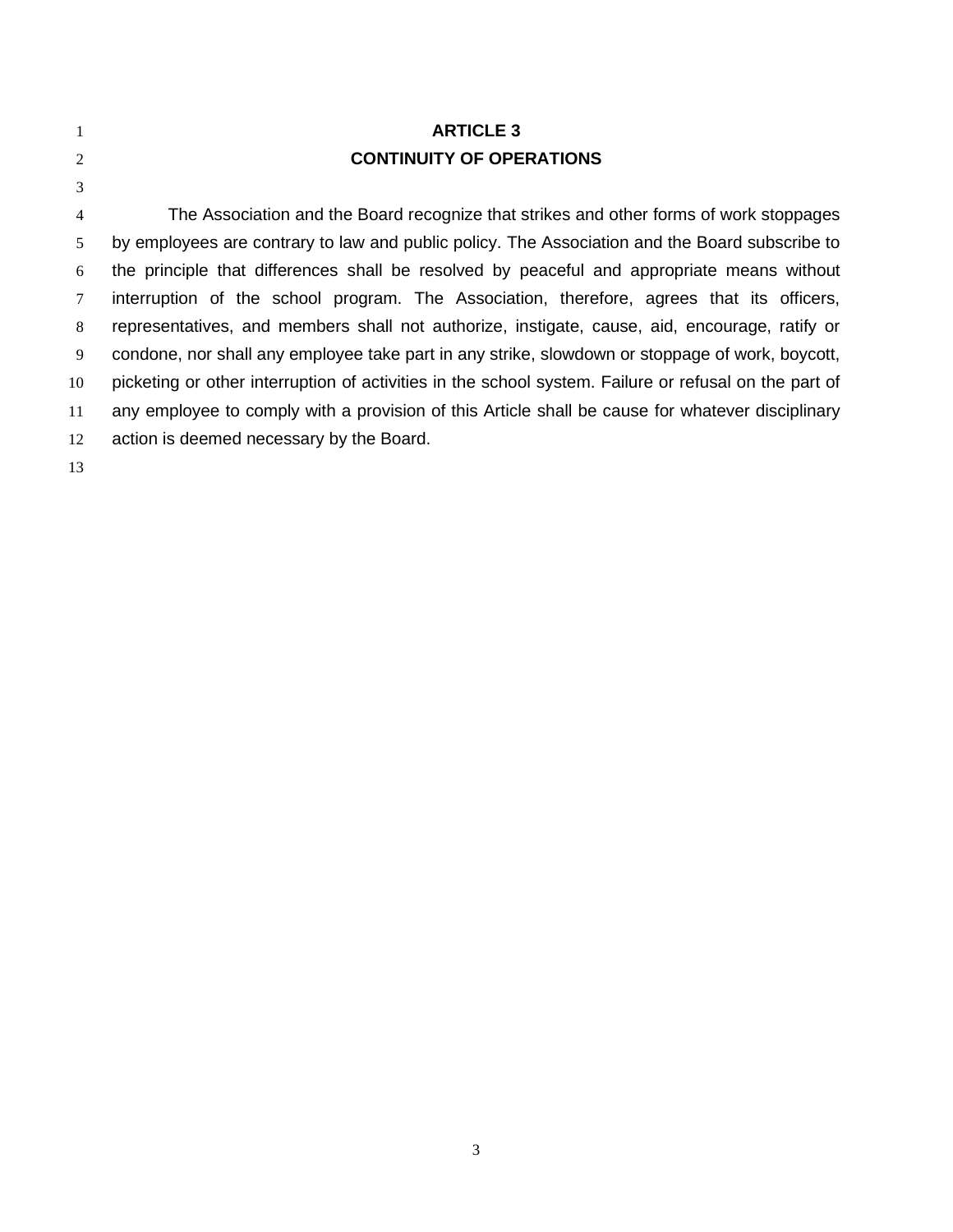| $\mathbf{1}$     |    | <b>ARTICLE 4</b>                                                                                  |
|------------------|----|---------------------------------------------------------------------------------------------------|
| $\overline{2}$   |    | <b>EMPLOYER RIGHTS</b>                                                                            |
| 3                |    |                                                                                                   |
| $\overline{4}$   |    | A. It is expressly agreed that all rights which ordinarily vest in and have been exercised by the |
| 5                |    | Employer, except those which are clearly and expressly relinguished herein by the                 |
| $\boldsymbol{6}$ |    | Employer, shall continue to vest exclusively in and be exercised exclusively by the Employer      |
| 7                |    | without prior negotiations with the Association either as to the taking of action under such      |
| $\,8$            |    | rights or with respect to the consequence of such action during the term of this Agreement.       |
| 9                |    | Such rights shall include by way of illustration and not by way of limitation, the right to:      |
| 10               |    | 1. Manage and control the school's business, the equipment, the operations, and to                |
| 11               |    | direct the working forces and affairs of the Employers.                                           |
| 12               |    | 2. Continue its rights of assignment and direction of work of all of its personnel,               |
| 13               |    | determine the number of shifts and hours of work and starting times and scheduling                |
| 14               |    | of all the foregoing, but not in conflict with the specific provisions of this Agreement          |
| 15               |    | and the right to establish, modify or change any work or business hours or days.                  |
| 16               | 3. | The right to direct the working forces, including the right to hire, promote, suspend             |
| 17               |    | and discharge employees, transfer employees, assign work or extra duties to                       |
| 18               |    | employees (if above the employee's classification, such assignment will be                        |
| 19               |    | temporary and of a short duration), determine the size of the work force and to lay off           |
| 20               |    | employees so long as such action does not conflict with the seniority and layoff and              |
| 21               |    | recall provisions of this Agreement.                                                              |
| 22               |    | 4. Determine the services, supplies, and equipment necessary to continue its                      |
| 23               |    | operations and to determine the methods, schedules and standards of operation, the                |
| 24               |    | means, methods, and processes of carrying on the work including automation                        |
| 25               |    | thereof or changes therein, the institution of new and/or improved methods or                     |
| 26               |    | changes therein.                                                                                  |
| 27               | 5. | Adopt reasonable rules and regulations.                                                           |
| 28               | 6. | Determine the qualifications needed of employees for the various job classifications.             |
| 29               | 7. | Determine the number and location or re-locations of its facilities, including the                |
| 30               |    | establishment or re-locations of new schools, buildings, departments, divisions, or               |
| 31               |    | sub-divisions thereof and the re-location or closing of offices, departments, divisions           |
| 32               |    | or subdivisions, building or other facilities.                                                    |
| 33               | 8. | Determine the placement of operations, production, service, maintenance or                        |
| 34               |    | distribution of work, and the source of materials and supplies.                                   |
| 35               | 9. | Determine the financial policies, including all accounting procedures, and all matters            |
| 36               |    | pertaining to public relations.                                                                   |
|                  |    | 4                                                                                                 |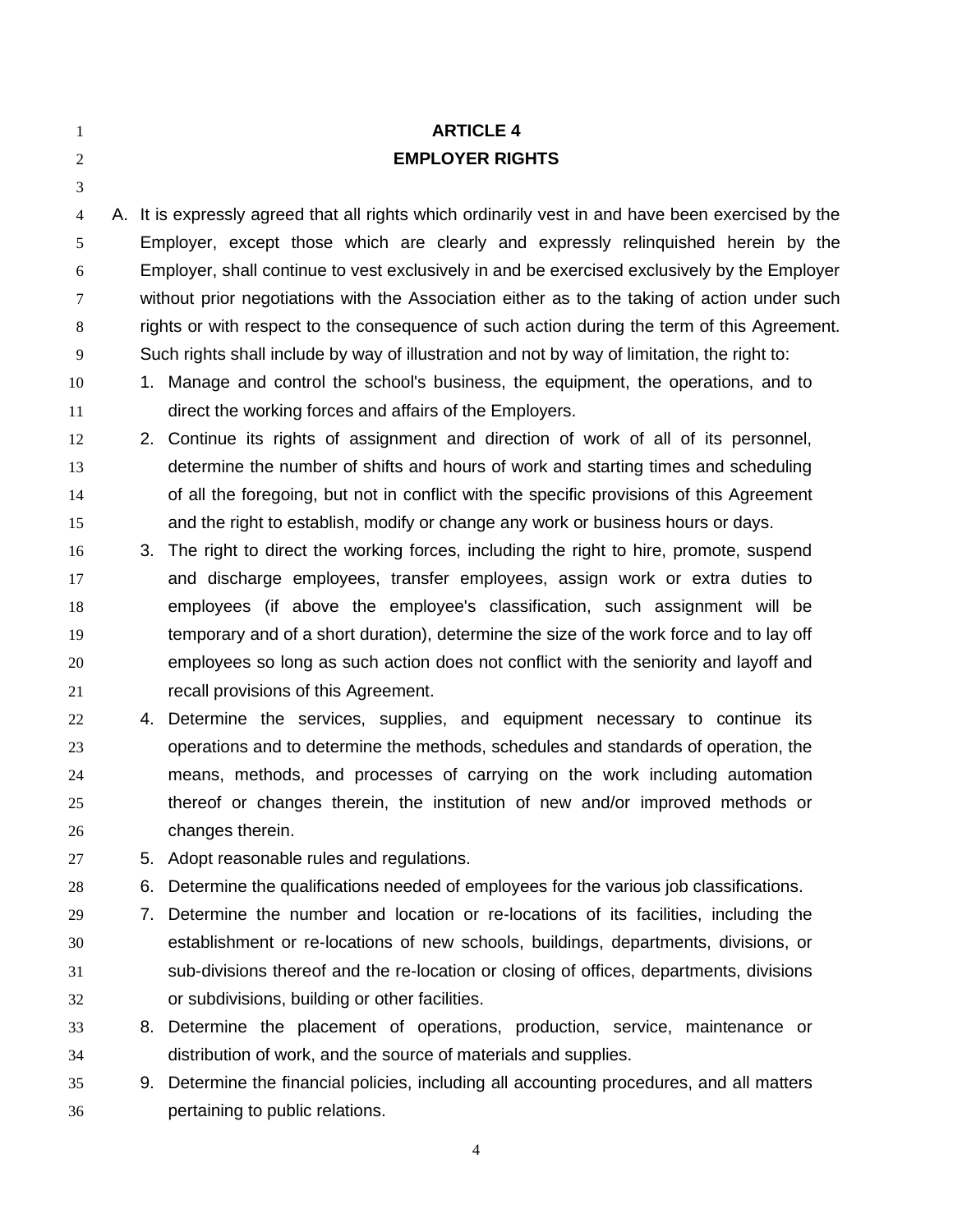- 1 10. Determine the size of the management organizations, its functions, authority, amount 2 of supervision and table or organization provided that the Employer shall not abridge 3 any rights from employees as specifically provided for in this Agreement.
- 4 11. Determine the policy affecting the selection, testing or training of employees, 5 providing that such selection shall be based upon lawful criteria.

6 The exercise of the foregoing powers, rights, duties, and responsibilities by the Board and 7 the adoption of policies, rules, regulations and practices in the furtherance thereof, shall be 8 the exclusive prerogative of the Board except as otherwise limited by express provision of 9 this Agreement.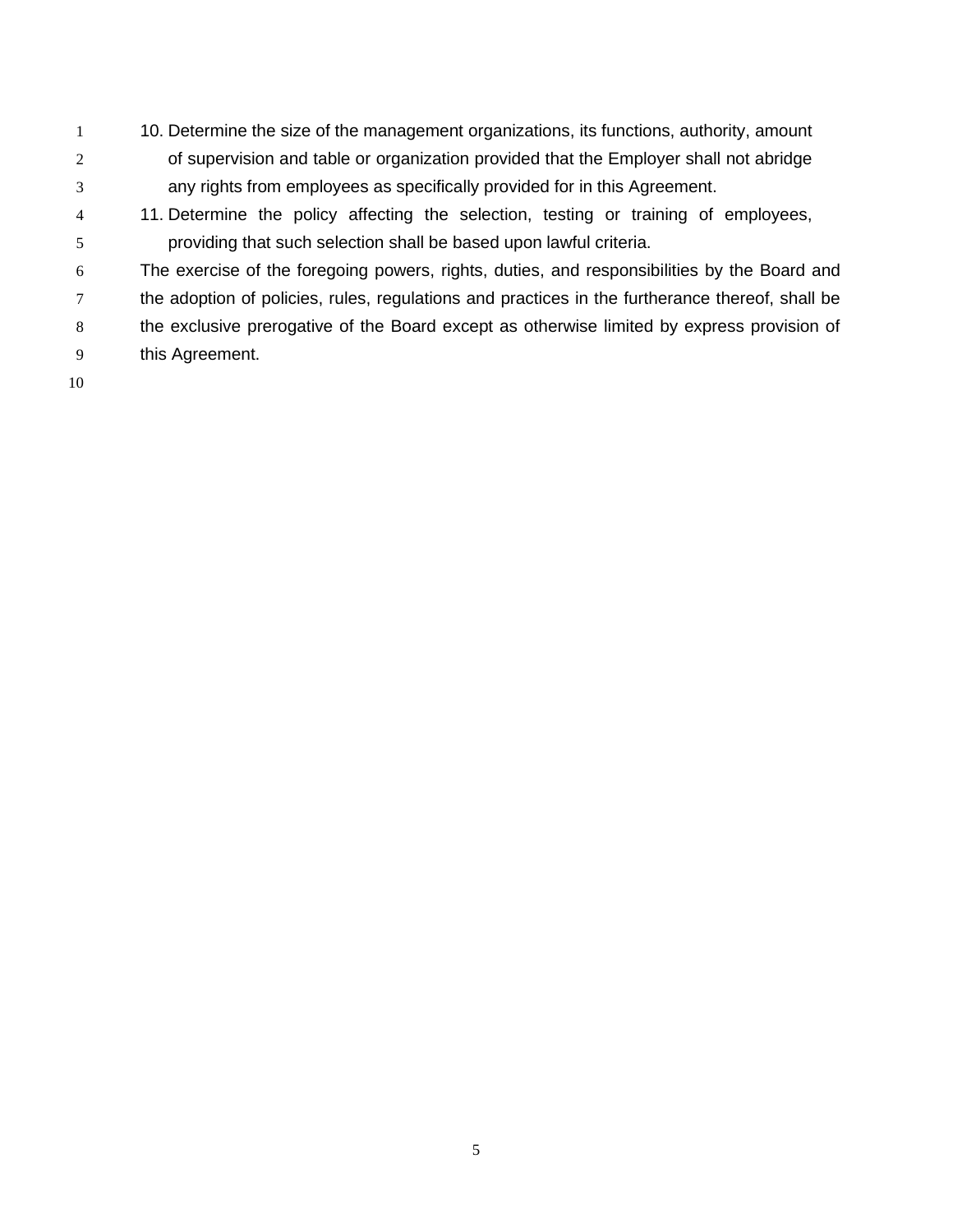| $\mathbf{1}$   |    | <b>ARTICLE 5</b>                                                                                 |
|----------------|----|--------------------------------------------------------------------------------------------------|
| 2              |    | <b>PAYROLL DEDUCTION</b>                                                                         |
| 3              |    |                                                                                                  |
| $\overline{4}$ |    | A. The Board shall deduct from the pay of each bargaining unit member from whom it receives      |
| 5              |    | authorization to do so, the required amount for the payment of dues. Such dues                   |
| 6              |    | accompanied by a list of bargaining unit members, from whom they have been deducted              |
| 7              |    | from each, shall be forwarded to the Association no later than thirty (30) days after the        |
| 8              |    | deductions were made.                                                                            |
| 9              |    | B. A bargaining unit member who shall tender or authorize the deduction of membership dues       |
| 10             |    | required as a condition of acquiring or obtaining membership in the Association shall be         |
| 11             |    | deemed to meet the conditions of this Article so long as the bargaining unit member is not       |
| 12             |    | more than sixty (60) days in arrears of payment of such dues.                                    |
| 13             |    | C. The Association shall notify the Board thirty (30) days prior to any change in its dues.      |
| 14             | D. | The Association shall indemnify and save the district harmless against any and all claims,       |
| 15             |    | demands, suits or other forms of liability that may arise out of or by reason of action taken or |
| 16             |    | not taken by the employer or in reliance upon signed authorization cards or lists furnished to   |
| 17             |    | the employer by the Association for the purpose of payroll deduction of dues.                    |
| 18             |    |                                                                                                  |
|                |    |                                                                                                  |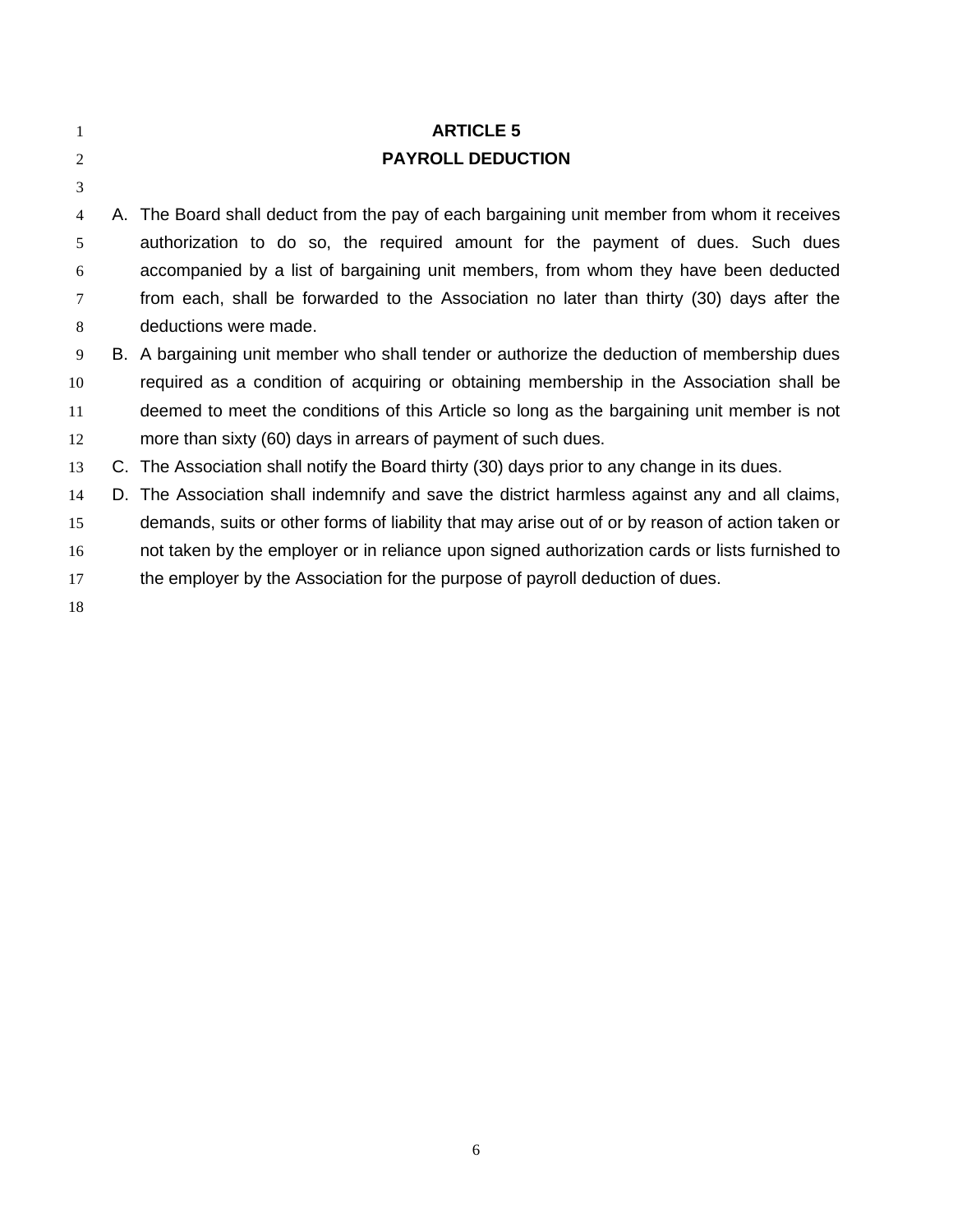| 1              | <b>ARTICLE 6</b>                                                                                |
|----------------|-------------------------------------------------------------------------------------------------|
| $\overline{c}$ | <b>GRIEVANCE PROCEDURE</b>                                                                      |
| 3              |                                                                                                 |
| 4              | A. A grievance shall be defined as an alleged violation of the expressed terms and conditions   |
| 5              | of this contract. The following matters shall not be the basis of any grievance filed under the |
| 6              | procedure outlined in this Article:                                                             |
| 7              | 1. The termination of services of, or failure to re-employ any probationary employee,           |
| 8              | except for Association activity.                                                                |
| 9              | 2. Any matter for which there is recourse under State or Federal statutes.                      |
| 10             | B. The Association shall designate a grievance committee to handle grievances when              |
| 11             | requested by the grievant. The Board hereby designates the immediate supervisor to act as       |
| 12             | its representative at Level One as hereinafter described and the President or his designated    |
| 13             | representative to act at Level Two as hereinafter described.                                    |
| 14             | C. The term days as used herein shall mean scheduled workdays.                                  |
| 15             | D. Written grievances as required herein shall contain the following:                           |
| 16             | 1. It shall be signed;                                                                          |
| 17             | 2. It shall be specific;                                                                        |
| 18             | 3. It shall contain a synopsis of the facts, giving rise to the alleged violation;              |
| 19             | 4. It shall cite the section or sub-section of this contract alleged to have been violated;     |
| 20             | 5. It shall contain the date of the alleged violation;                                          |
| 21             | 6. It shall specify the relief requested.                                                       |
| 22             | Any grievance not in accordance with the above requirements may be rejected as improper.        |
| 23             | Such a rejection shall not extend the limitations hereinafter set forth.                        |
| 24             | E. Level One: A grievant alleging a violation of the express provisions of this contract shall, |
| 25             | within ten (10) days of its alleged occurrence, orally discuss the grievance with the           |
| 26             | immediate supervisor in an attempt to resolve same.                                             |
| 27             | If no resolution is obtained within three (3) days of the discussion, the grievant shall reduce |
| 28             | the grievance to writing and proceed within five (5) days of said discussion to Level Two.      |
| 29             | <b>Level Two:</b> A copy of the written grievance shall be filed with the President or his      |
| 30             | designated agent as specified in Level One. Within five (5) days of receipt of the grievance,   |
| 31             | the President or his designated agent shall arrange a meeting with the grievant and/or the      |
| 32             | designated Association representative, at the option of the grievant, to discuss the            |
| 33             | grievance. Within five (5) days of the discussion, the President or his designated agent shall  |
| 34             | render his decision in writing, transmitting a copy of same to the grievant, the Association    |
| 35             | Secretary, the immediate supervisor, and place a copy of same in a permanent file in his        |
| 36             | office.                                                                                         |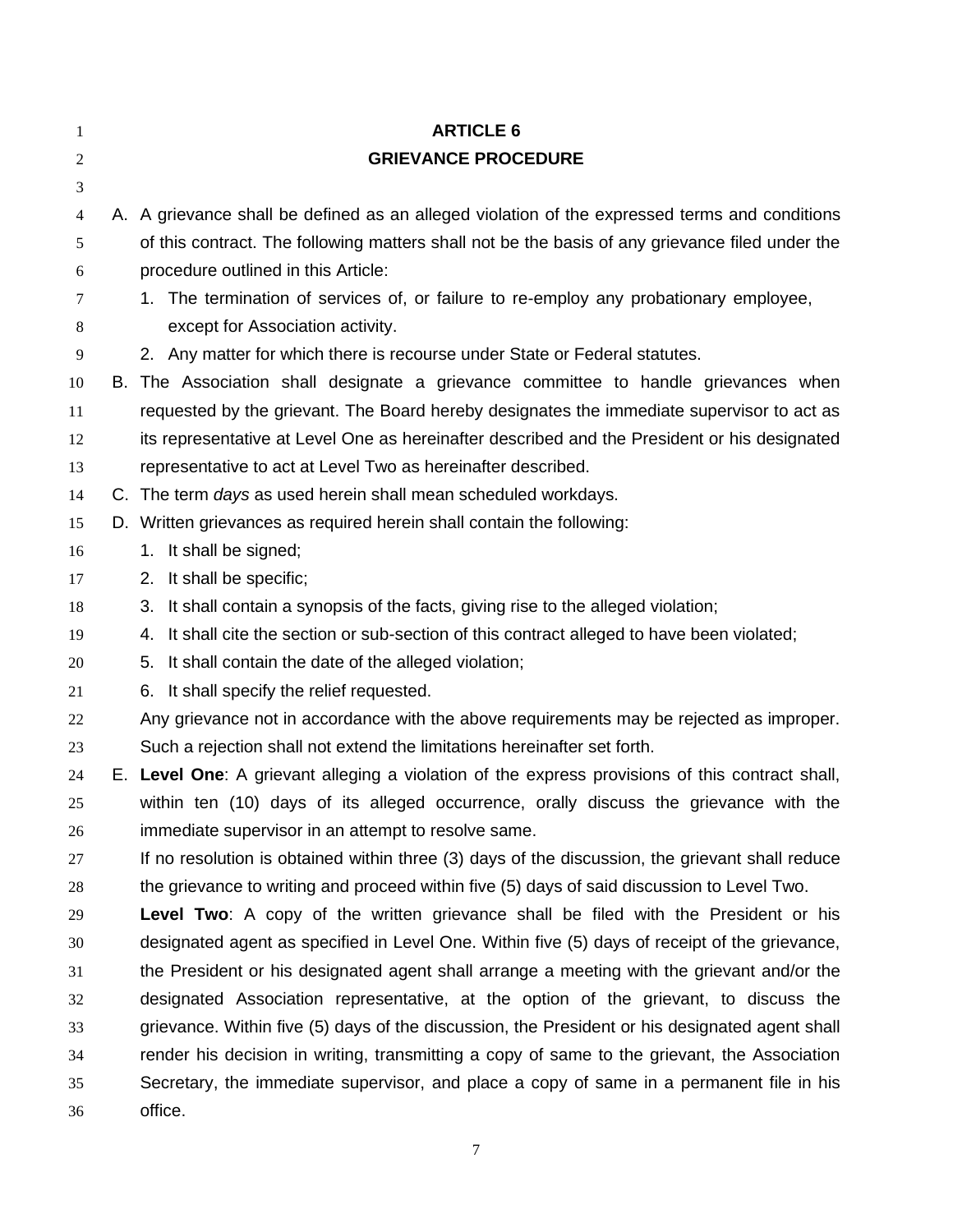If no decision is rendered within five (5) days of the discussion, or the decision is unsatisfactory to the grievant and the Association, the grievant shall, within five (5) days of the discussion, appeal same to Level Three.

 **Level Three**: A copy of the written grievance shall be filed with the Board or their designated agent as specified in Level Two within five (5) days of receipt of the grievance. The Board or their designated agent shall arrange a meeting with the grievant and/or the designated Association representative, at the option of the grievant, to discuss the grievance.

 Within five (5) days of the discussion, the Board or their designated agent shall render their decision in writing, transmitting a copy of the same to the grievant, the Association Secretary, the Immediate Supervisor, the President and place a copy of same in a permanent file in the Board office.

 If no decision is rendered within five (5) days of the discussion, or the decision is unsatisfactory to the grievant and the Association, the grievant shall, within eight (8) days of the discussion, appeal same to Level Four.

 **Level Four**: Individual grievants shall not have the right to process a grievance at Level Four:

17 1. If the Association is not satisfied with the disposition of the grievance at Level Three,

 it may within twenty (20) days after the decision of the Board or their designated agent refer the matter for arbitration to the American Arbitration Association, in writing, and request the appointment of an arbitrator to hear the grievance. If the parties cannot agree upon an arbitrator, he shall be selected in accordance with the rules of the American Arbitration Association, except each party shall have the right to preemptively strike not more than three (3) from the list of arbitrators.

 2. Each party shall submit to the other party not less than three (3) days prior to the hearing, a pre-hearing statement alleging facts, grounds and defenses which will be proven at the hearing. Neither party may raise a new defense or ground at the arbitration hearing not previously raised or disclosed to the other party.

 3. The decision of the arbitrator shall be final and conclusive and binding upon employees, the Board and the Association. Subject to the right of the Board or the Association to judicial review, any lawful decision of the arbitrator shall be forthwith placed into effect.

- 4. Powers of the arbitrator are subject to the following limitations:
- a. He shall have no power to add to, subtract from, disregard, alter or modify any of the terms of this Agreement.
- b. He shall have no power to establish salary scales or to change any salary.
- c. He shall have no power to interpret state or federal law.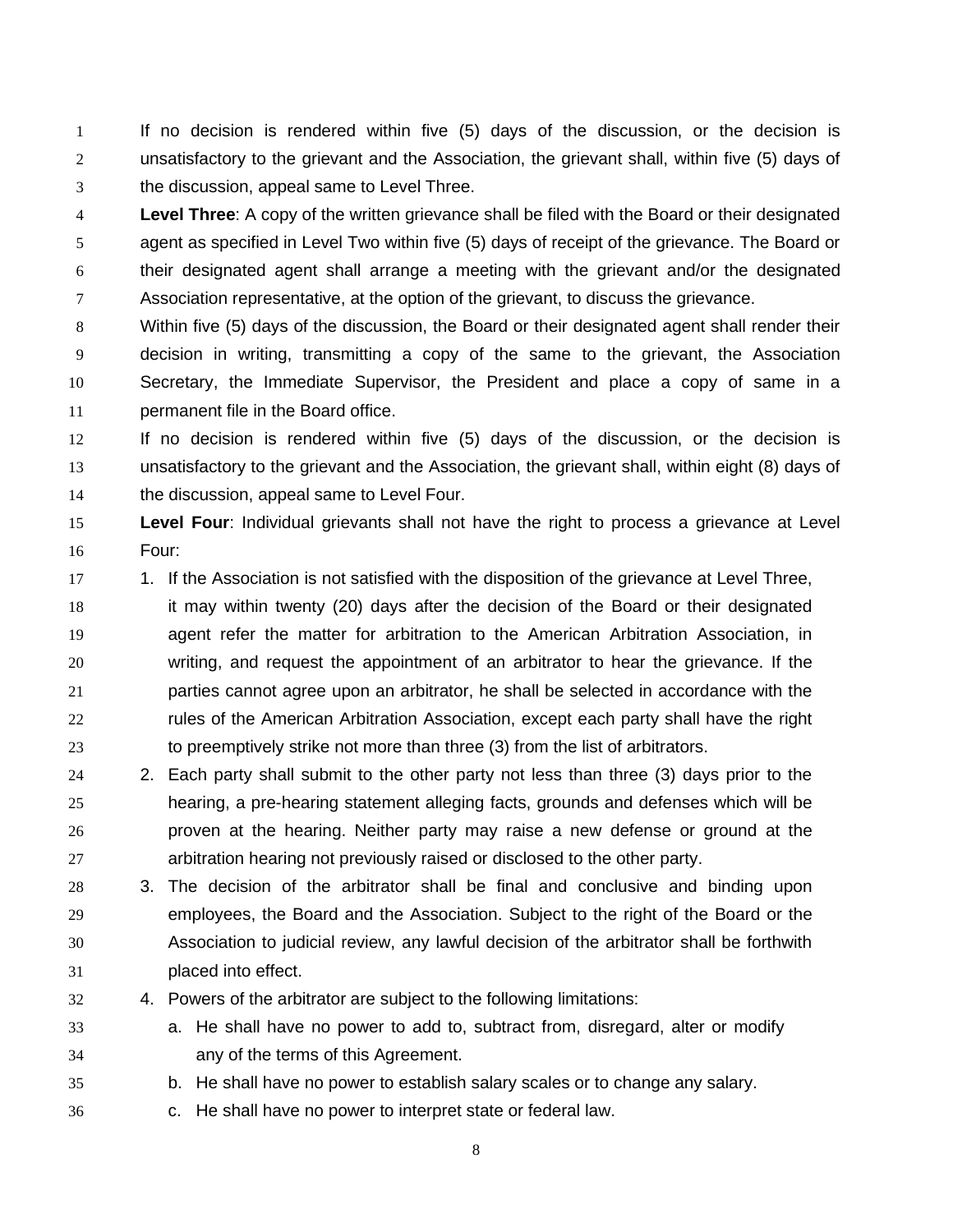d. If either party disputes the arbitrability of any grievance under the terms of this Agreement, the arbitrator shall have no jurisdiction to act on the merits of the grievance until the arbitrability has been determined in a separate award.

 F. The fees and expenses of the arbitrator shall be shared at the rate of 50% for the Association and 50% for the Board.

- G. All preparation or consideration of grievances shall be held at times other than when an employee or a participating Association representative are to be at their assigned duty station.
- H. If any of the time requirements of the above procedures are not met, the grievance shall be automatically moved to the next step. The time requirements shall be strictly observed, but may be waived or extended by written agreement of the parties.
-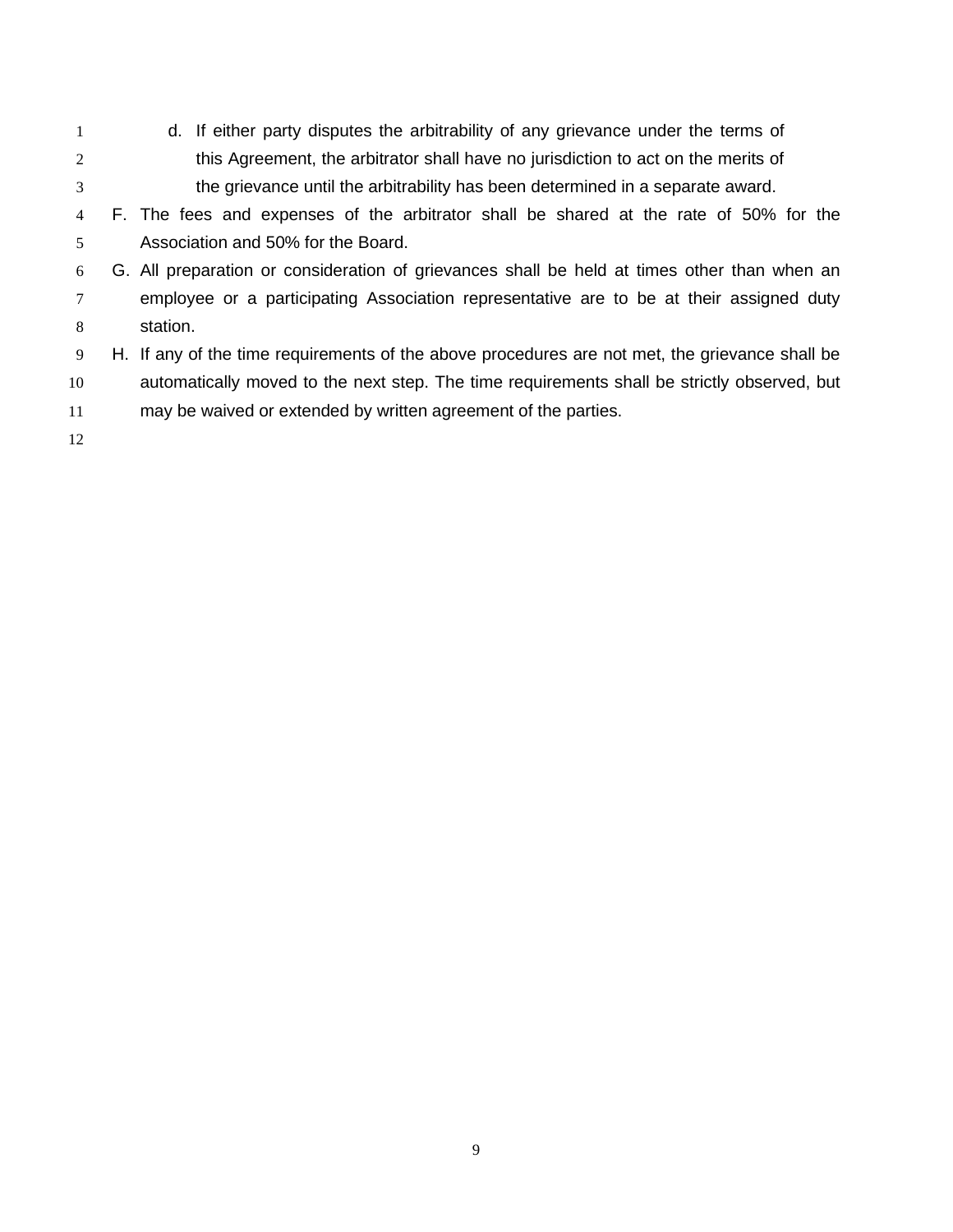| -1             | <b>ARTICLE 7</b>                                                                                |
|----------------|-------------------------------------------------------------------------------------------------|
| $\overline{2}$ | <b>DISCHARGE, DEMOTION AND SUSPENSION</b>                                                       |
| 3              |                                                                                                 |
| $\overline{4}$ | A. Discharge, demotion, suspension or any other disciplinary action applied to an Association   |
| 5              | member shall be made only for reasonable and just cause and in accordance with the              |
| 6              | policies and provisions of this Agreement. Transfer to a position of like job description and   |
| 7              | pay shall not constitute demotion.                                                              |
| 8              | B. New employees shall be considered to be in a probationary period during their first ninety   |
| 9              | (90) calendar days of employment. The probationary period may be extended to a maximum          |
| 10             | of 180 calendar days only by mutual agreement. Upon completion of the probationary              |
| 11             | period, the Board shall notify the employee and the Association. A probationary employee        |
| 12             | shall not be granted the use of the grievance procedure if she/he is discharged, demoted, or    |
| 13             | suspended.                                                                                      |
| 14             | C. When non-probationary employees are disciplined, they shall be notified in writing stating   |
| 15             | the reason for such action. In the event the discipline or discharge of a non-probationary      |
| 16             | Association member is found to be without just cause, the Board shall order reinstatement       |
| 17             | and payment of lost wages.                                                                      |
| 18             | D. An Association member shall be notified, in advance, in writing, of the purpose of a meeting |
| 19             | where an unsatisfactory rating and/or disciplinary action is contemplated and shall be          |
| 20             | entitled to have an Association representative present.                                         |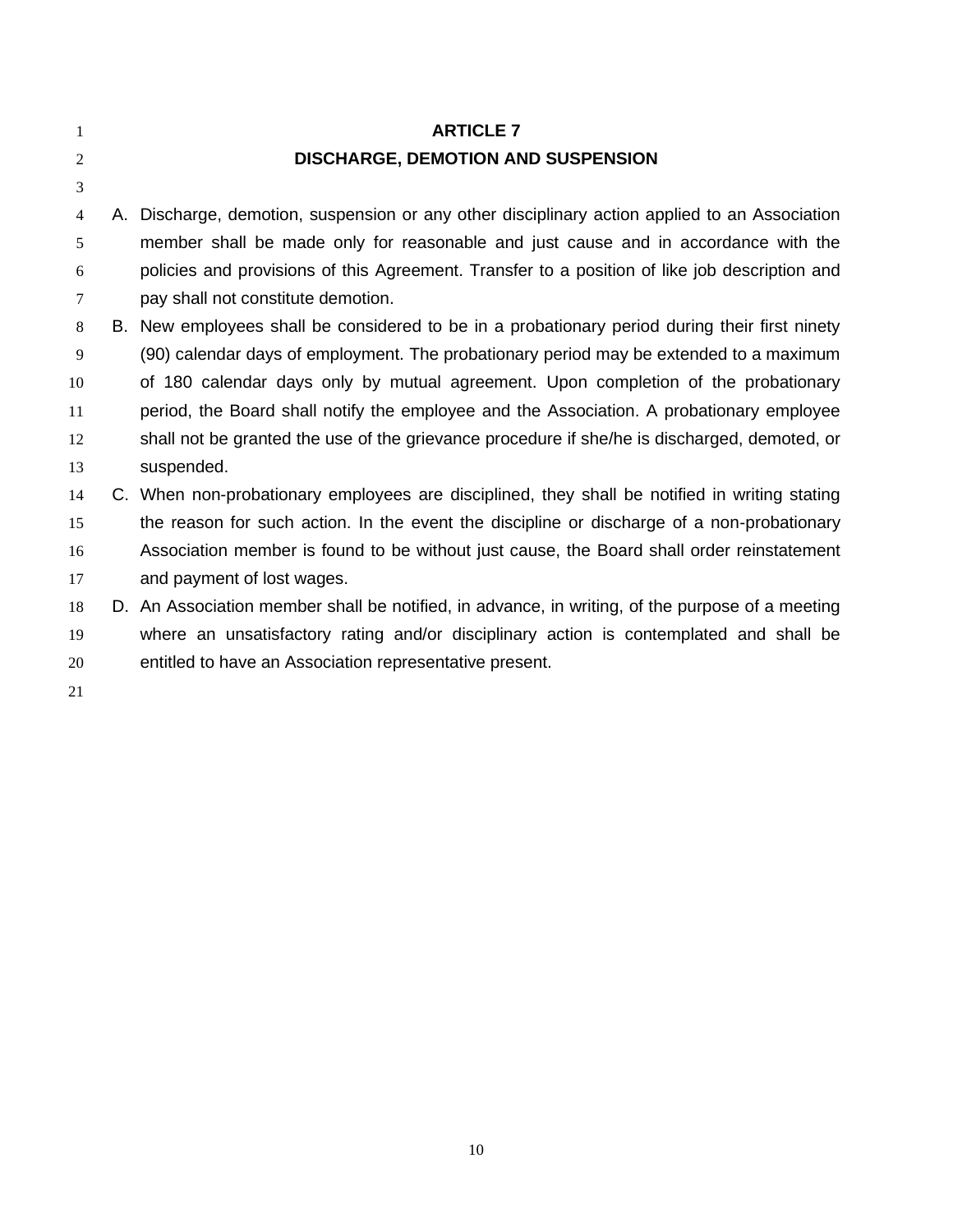| 1  | <b>ARTICLE 8</b>                                                                                    |
|----|-----------------------------------------------------------------------------------------------------|
| 2  | <b>WAIVER</b>                                                                                       |
| 3  |                                                                                                     |
| 4  | The parties acknowledge that during the negotiations which resulted in this Agreement,              |
| 5  | each had the unlimited right and opportunity to make demands and proposals with respect to          |
| 6  | any subject or matter not removed by law from the area of collective bargaining and that the        |
| 7  | understandings and agreements arrived at by the parties after the exercise of that right and        |
| 8  | opportunity are set forth in this Agreement. Therefore, the Board and the Association for the life  |
| 9  | of this Agreement voluntarily and unqualifiedly waive the right, and each agrees that the other     |
| 10 | shall not be obligated to bargain collectively with respect to any subject or matter referred to or |
| 11 | covered by this Agreement and with respect to any subject or matter not specifically referred to    |
| 12 | or covered in this Agreement, even though such subject or matter may not have been within the       |
| 13 | knowledge and contemplation of either or both of the parties at the time that they negotiated or    |
| 14 | signed this Agreement. Matters of concern may be subject to negotiation during the period of        |
| 15 | this Agreement upon the request and mutual agreement of both parties.                               |
| 16 |                                                                                                     |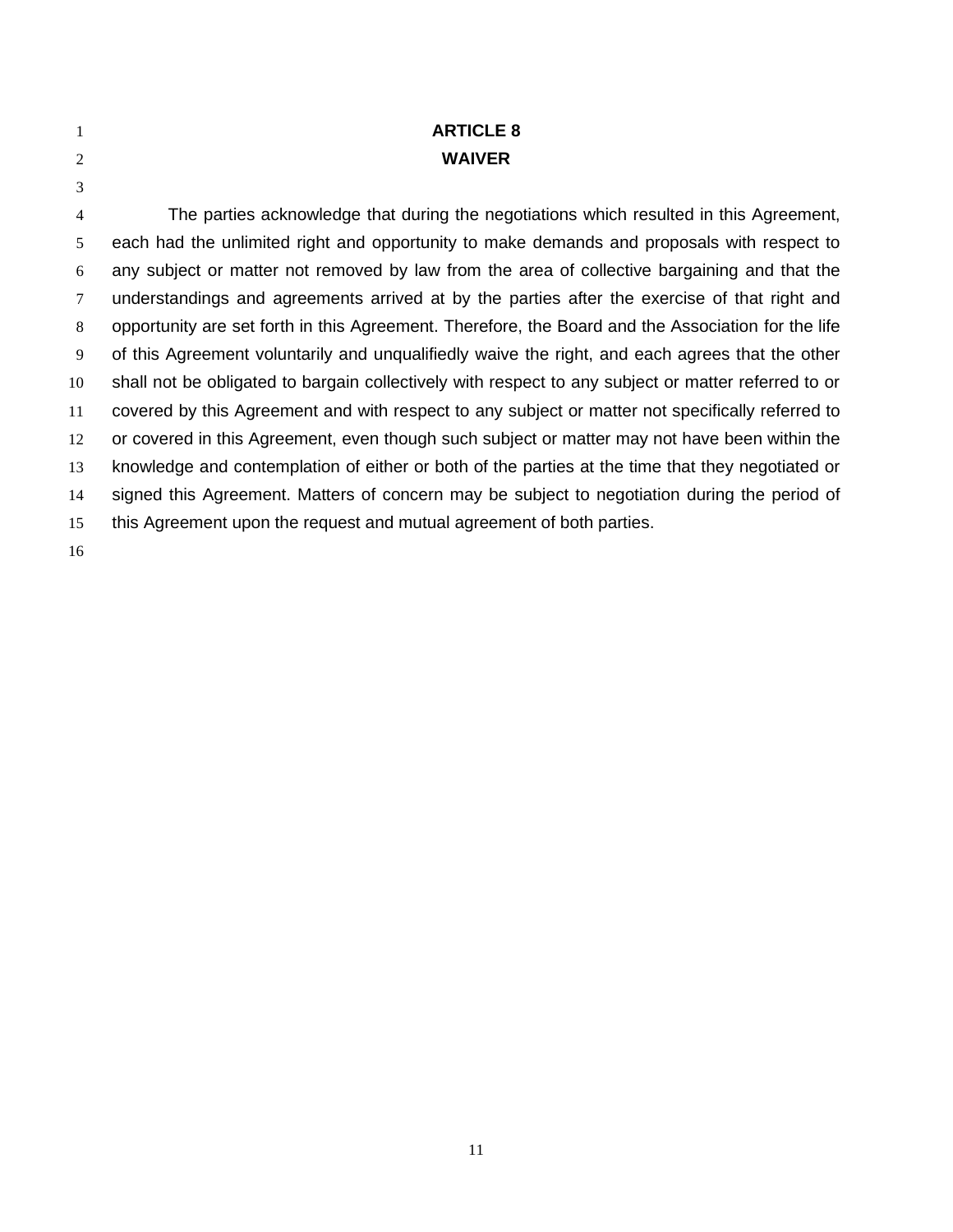| $\mathbf{1}$   | <b>ARTICLE 9</b>                                                                                |
|----------------|-------------------------------------------------------------------------------------------------|
| 2              | <b>SENIORITY</b>                                                                                |
| 3              |                                                                                                 |
| $\overline{4}$ | A. Seniority shall be defined as the length of service as a member of the bargaining unit as of |
| 5              | the bargaining unit member's first working day. In the circumstance of more than one            |
| 6              | individual beginning employment on the same date, prior substitute service, if any, with the    |
| 7              | College shall be counted.                                                                       |
| 8              | B. For purposes related to this section, the seniority list utilizing date of hire shall be     |
| 9              | grandfathered through June 30, 1993, with employees receiving one (1) year of seniority for     |
| 10             | each year worked. Effective July 1, 1993, seniority shall be prorated based on the actual       |
| 11             | number of hours paid, excluding overtime, divided by full-time equivalency (1820) hours.        |
| 12             | Seniority shall not accrue while a member is on an unpaid leave.                                |
| 13             | C. An employee shall lose his/her seniority for the following reasons only:                     |
| 14             | 1. The employee terminates his/her employment.                                                  |
| 15             | The employee is discharged.<br>2.                                                               |
| 16             | The employee is absent for five (5) consecutive working days without notifying the<br>3.        |
| 17             | Employer. In proper cases, exceptions shall be made. After such absence, the                    |
| 18             | Employer will send written notification to the employee at his last known address that          |
| 19             | he has lost his seniority, and his employment has been terminated. If the disposition           |
| 20             | made of any such case is not satisfactory, the matter shall be referred to the                  |
| 21             | grievance procedure.                                                                            |
| 22             | 4. In the event the employee does not return to work when recalled from layoff as set           |
| 23             | forth in the recall procedure. In proper cases, exceptions shall be made.                       |
| 24             |                                                                                                 |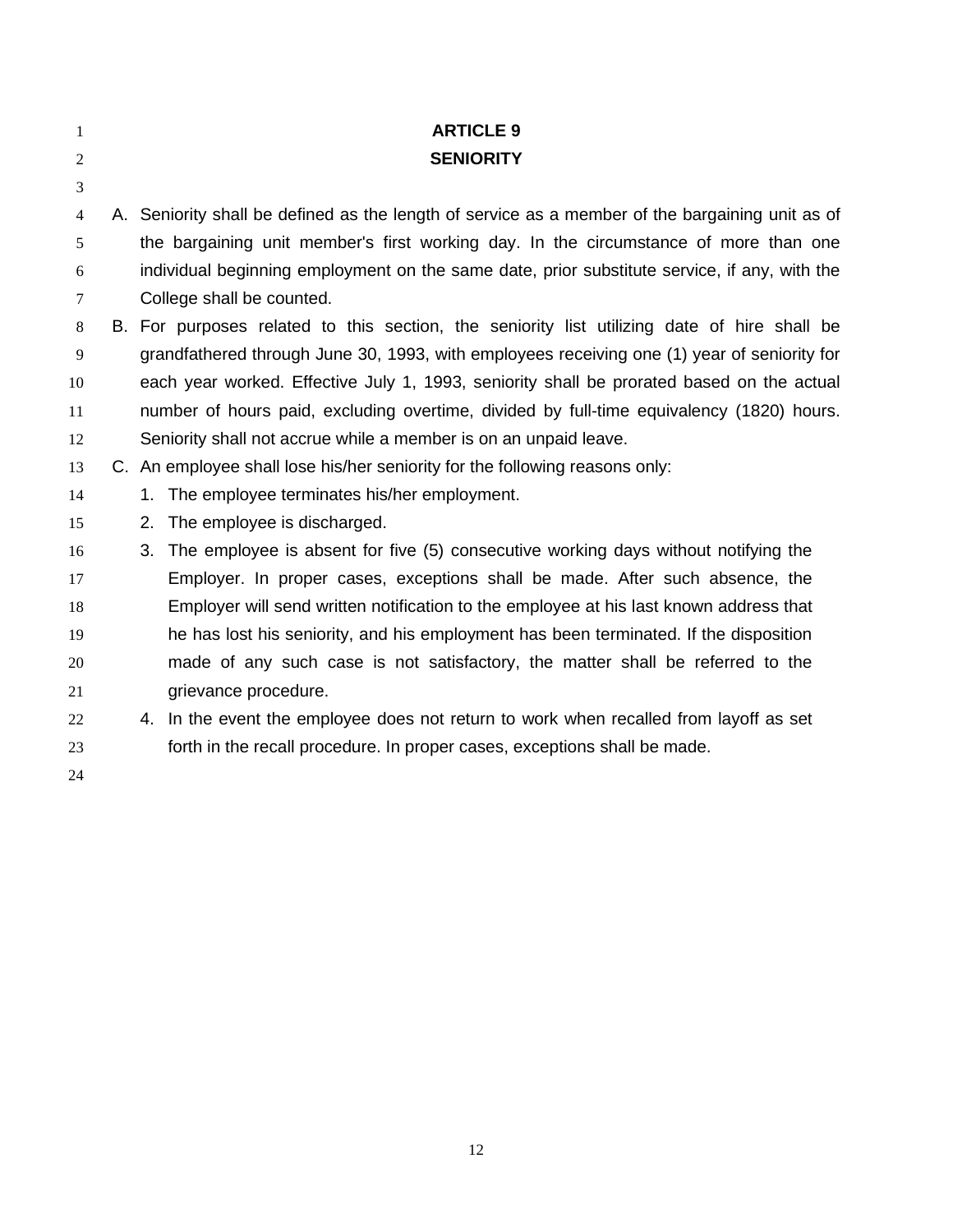- **ARTICLE 10 VACANCIES, TRANSFERS AND PROMOTIONS**
- A. A vacancy shall be defined, for purposes of this Agreement, as a position previously held by a bargaining unit member, an administrative secretarial position, a newly created position, or changing a part-time position to a full-time position within the bargaining unit. No vacancy shall be filled until it has been posted for at least ten (10) working days.

 B. Whenever a vacancy occurs or is anticipated, the Office of Personnel shall immediately notify, in writing, the Association. Notice of such vacancy shall be sent to all Association members and shall be mailed to each laid-off bargaining unit member.

 C. Members of the bargaining unit shall be granted full consideration in the filling of any vacancies. Vacancies shall be filled on the basis of experience, competency, qualifications and seniority of the individual. Currently employed bargaining unit members shall be considered for any vacancies before laid-off bargaining unit members subject to recall, regardless of the seniority of the laid-off bargaining unit member.

D. No employee shall suffer a reduction of pay because of an involuntary transfer.

 E. Current employees moving to another position in a higher classification shall be considered to be in a trial period during their first ninety (90) calendar days in the new position. During this trial period, the employee shall receive training in the duties of the new position. The

trial period may be extended to a maximum of 180 calendar days only by mutual agreement.

Upon completion of the trial period, the Board shall notify the employee and the Association.

 F. If before the end of the trial period the employee's performance is found unsatisfactory by an evaluation procedure, or at the employee's discretion, the employee shall move back to their previous classification and position.

 G. When question of performance arise, the supervisor will evaluate the employee and give 26 them specific directions for improvement. Training will then be provided. A lack of communication by the supervisor will result in a satisfactory evaluation.

H. In the event of transferring to another position or retirement, the employee training the

- replacement employee will receive an additional \$.40 an hour over the trainer's current
- wage during training. Training hours will be verified and agreed upon by the transferring or
- retiring employee and the direct supervisor of the vacated position.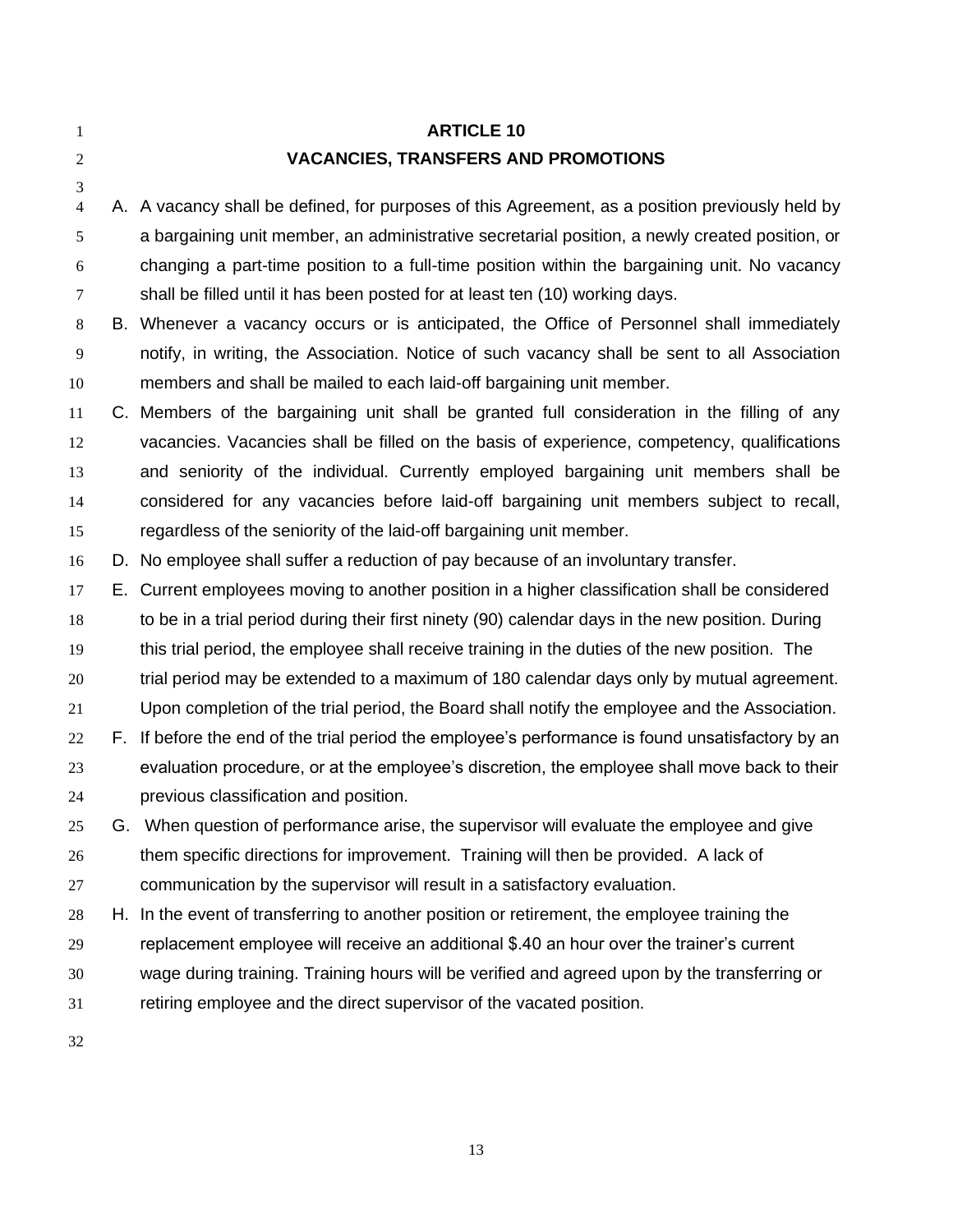|                | <b>ARTICLE 11</b>                                                                               |
|----------------|-------------------------------------------------------------------------------------------------|
| 2              | <b>WORK LOAD AND MEETING</b>                                                                    |
| 3              |                                                                                                 |
| $\overline{4}$ | A. The parties recognize that a working environment conducive to good employee morale is        |
| 5              | desirable for the operation of the college. Therefore, the college administration will endeavor |
| 6              | to establish equitable workloads and listen to suggestions or problems which will provide for   |
| 7              | improved productivity and employee morale.                                                      |
| 8              | B. The President of the College, the President of the Association, and another Association      |
| 9              | member shall meet once a month at the request of either party for the purpose of discussing     |
| 10             | matters of mutual concern in order to maintain open and effective communication.                |
| 11             |                                                                                                 |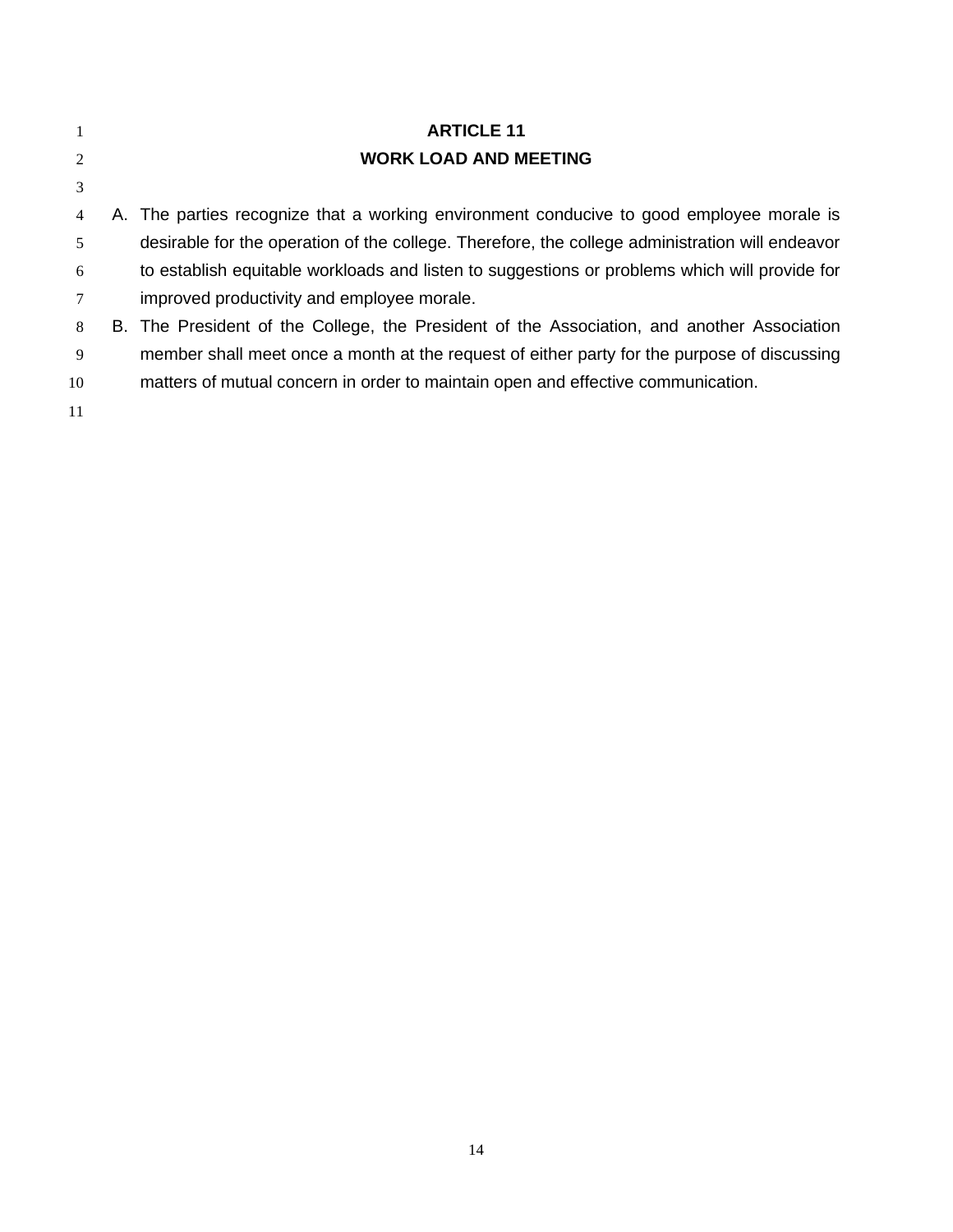| $\mathbf{1}$   |   | <b>ARTICLE 12</b>                                                                                    |
|----------------|---|------------------------------------------------------------------------------------------------------|
| 2              |   | <b>STAFF REDUCTION</b>                                                                               |
| 3              |   |                                                                                                      |
| $\overline{4}$ | A | In the event a staff reduction is necessary, the individuals being laid off shall be notified at     |
| 5              |   | least ten (10) working days prior to the staff reduction.                                            |
| 6              |   | B. If a reduction in staff is necessary, in determining which Association members are to be          |
| $\tau$         |   | retained, a bargaining unit member whose position will be eliminated or reduced shall have           |
| 8              |   | the right to bump an equivalent position occupied by any of the three (3) least senior               |
| 9              |   | equivalent position employees, provided he/she is qualified. No employee shall be moved              |
| 10             |   | between classifications unless mutually agreed upon by the parties in writing.                       |
| 11             |   | C. When filling vacancies which occur after a reduction in staff, qualified bargaining unit          |
| 12             |   | members, who have been released less than two (2) years, shall be re-hired in accordance             |
| 13             |   | with their system seniority providing they are qualified, except as provided by Article 10,          |
| 14             |   | paragraph C. Only laid-off full-time staff shall have priority consideration in filling vacant full- |
| 15             |   | time positions.                                                                                      |
| 16             |   | D. The College agrees that qualifications established will not be made in an arbitrary or            |
| 17             |   | capricious manner.                                                                                   |
|                |   |                                                                                                      |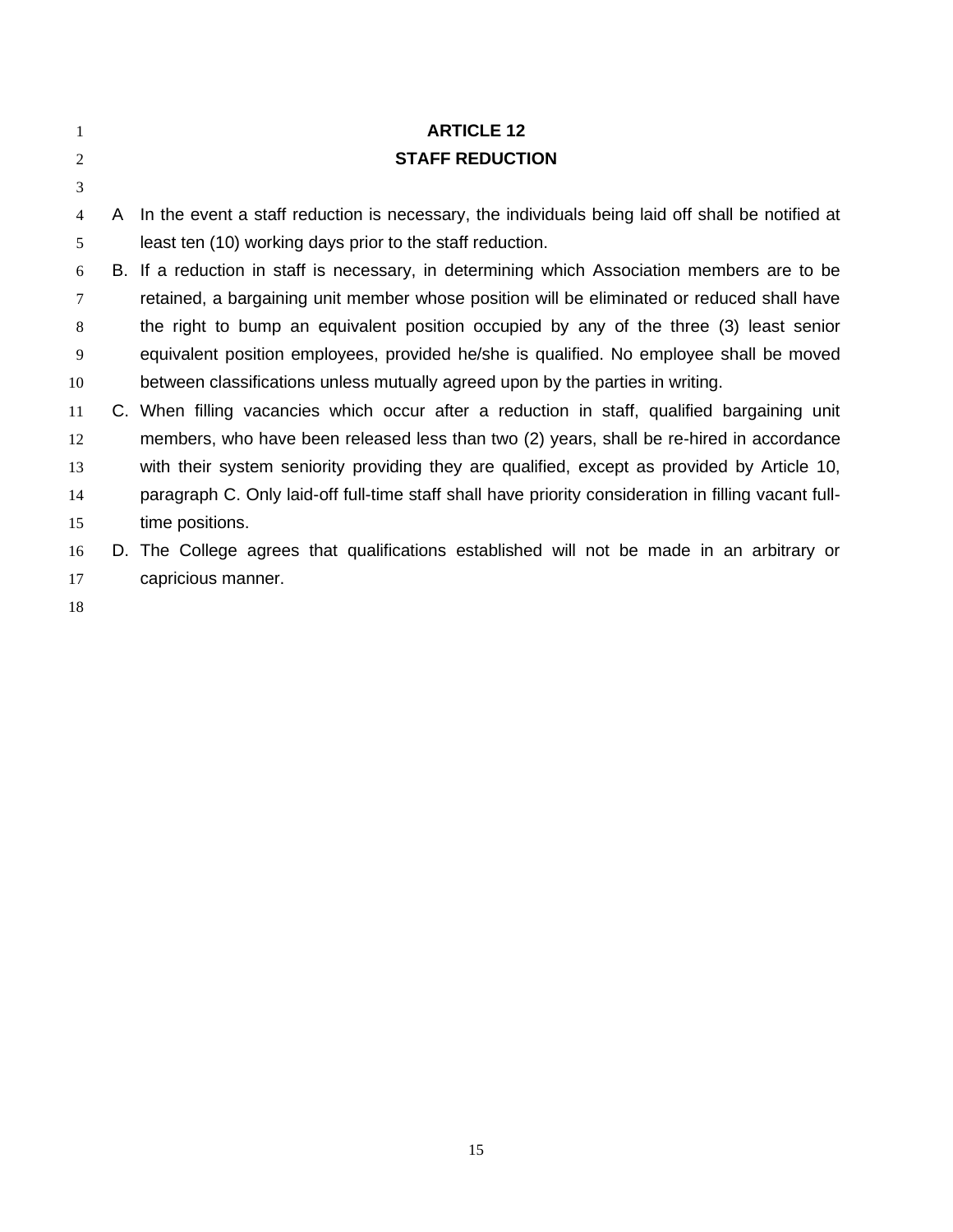| $\mathbf{1}$   | <b>ARTICLE 13</b>                                                                                    |
|----------------|------------------------------------------------------------------------------------------------------|
| $\overline{2}$ | <b>SICK AND PAID LEAVES</b>                                                                          |
| 3              |                                                                                                      |
| $\overline{4}$ | A. All full-time employees will be credited with twelve (12) days of sick leave on the date of their |
| 5              | employment and with twelve (12) additional days each year thereafter on the anniversary              |
| 6              | date of their employment. Sick leave will be accumulated up to a maximum of 170 days. No             |
| 7              | payment will be made for unused leave at any time.                                                   |
| 8              | 1. Part-time employees on less than a 12-month contract will earn sick leave on the                  |
| 9              | basis of one (1) day per each 140 hours worked up to a maximum of 170 days. No                       |
| 10             | payment will be made for unused leave at any time.                                                   |
| 11             | B. All full-time employees hired before July 1, 2013 will be credited with five (5) personal leave   |
| 12             | days per year. These days can be used for personal business, attendance at funerals, etc.            |
| 13             | Part-time employees will be credited with two (2) personal leave days per year. Personal             |
| 14             | leave days cannot be accumulated.                                                                    |
| 15             | 1. All full-time employees hired after July 1, 2013 will be credited with three (3) personal         |
| 16             | leave days per year. These days can be used for personal business, attendance at                     |
| 17             | funerals, etc. Part-time employees hired after July 1, 2013 will be prorated based on                |
| 18             | percent of hours per year with a minimum of two (2) personal leave days per year.                    |
| 19             | These leave days can accumulate up to five days for both full-time and part-time                     |
| 20             | employees hired after July 1, 2013.                                                                  |
| 21             | C. An employee shall be allowed up to three (3) days for funeral leave not deducted from sick        |
| 22             | leave for death in the family. Such request for leave shall be approved by the employee's            |
| 23             | immediate supervisor. In case more time is necessary due to distances involved or other              |
| 24             | unusual circumstances, additional time may be granted with the approval of the employee's            |
| 25             | immediate supervisor. In appropriate situations, approval will not be withheld.                      |
| 26             | D. An employee subpoenaed to be a witness shall be excused from duty with pay providing the          |
| 27             | employee is not a witness against the college, its officers or agents. An employee who               |
| 28             | serves on jury duty will be paid the difference between his/her pay and the pay for jury duty.       |
| 29             | In case of emergency or deadline circumstances, the employer may enter a formal request              |
| 30             | to the court to have the employee excused.                                                           |
| 31             | E. All employees are to report absences to their respective supervisor on a form to be provided      |
| 32             | by the Business Office.                                                                              |
| 33             | F. All full-time employees will be entitled to 20 vacation days per year. Employees already          |
| 34             | over 20 vacation days per year will remain at 25 vacation days per year.                             |
|                |                                                                                                      |
|                |                                                                                                      |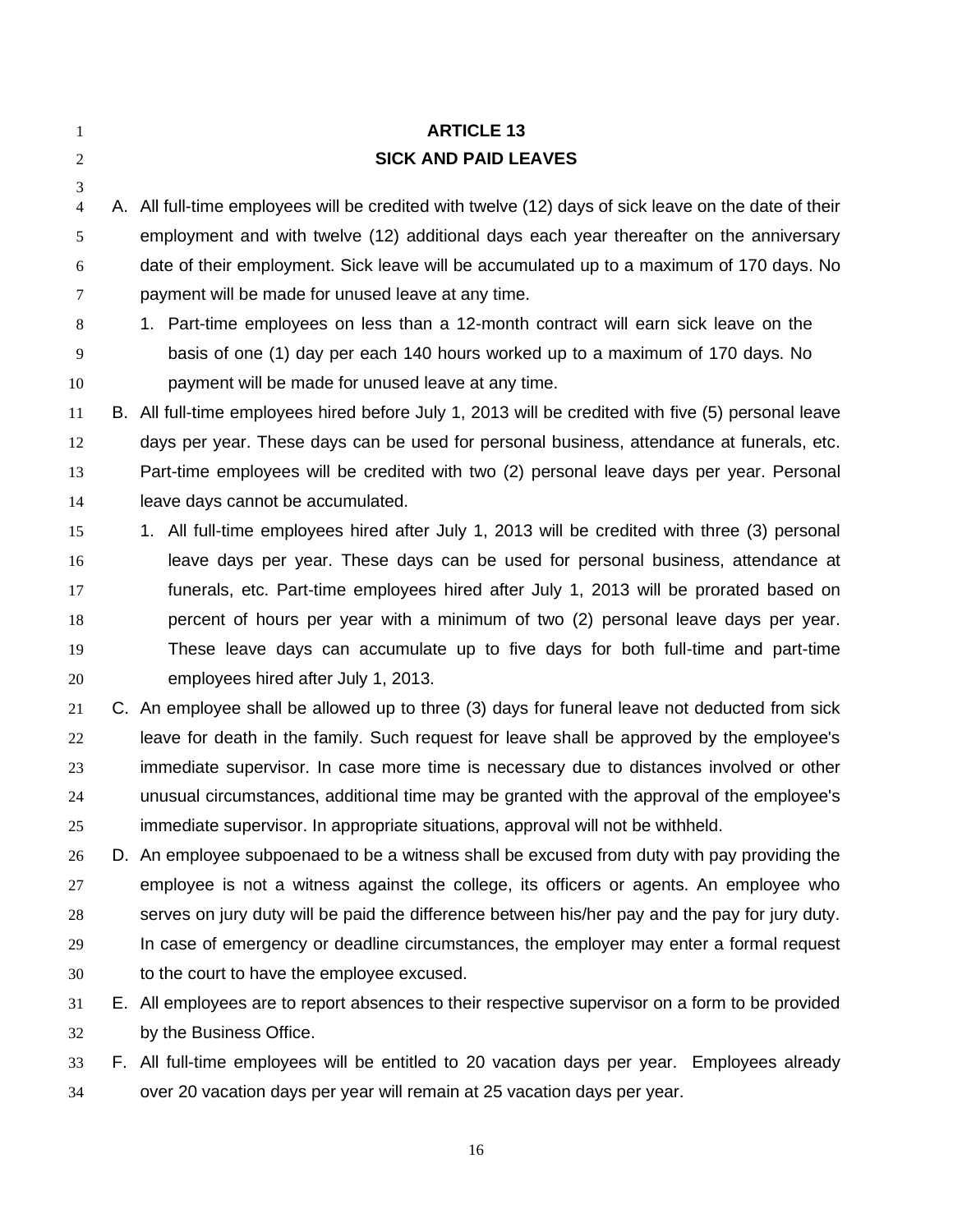1. Part-time employees shall be credited with vacation time based on their prorated workload.

 G. Vacations may be taken during the first year of employment. However, if the employee is terminated for any reason prior to one year of employment, all vacation used will be repayable to the college.

H. All vacation is to be taken within a six (6) month period after it is earned. Not more than 10

days (80 hours) may be carried forward into the next contract year, and they must be used

 $8 \times 8$  by December 31<sup>st</sup> of that year or will be forfeited. Unused vacation will not be compensated

 for except upon termination and only then with the approval of the Board of Trustees upon recommendation of the President.

 I. In case of illness or injury which requires hospitalization or home confinement under medical care while on vacation, the employee may verify with his/her immediate supervisor and request a change in status from vacation or sick leave to unpaid leave.

 J. A bargaining unit member who is absent due to injury or illness compensable under the Worker's Compensation law shall receive from the College the difference between the allowance under Worker's Compensation and his/her regular wages. The difference shall be charged to the bargaining unit member's accumulated sick leave and deducted on a prorata basis.

K. Sick Leave Bank

1. A Sick Leave Bank shall be established by deducting one (1) sick day from each full-

time MESPA staff member (pro-rated for part-time members) accumulation of sick leave.

 The assets of the sick leave bank shall be used for illness or disability of members of the MESPA staff

 2. All full-time MESPA staff shall be credited with twelve (12) sick days (pro-rated for part- time members) each year for absence due to personal illness or injury which will be accumulated from year to year to a total of one hundred seventy (170) days. No payment will be made for unused sick leave.

3. An employee must request sick leave from the bank in writing to the Dean of Business.

- All requests should indicate the estimated number of sick leave days required and any
- information related to pending disability claims. A physician's statement may be required.

Requests for sick leave are for the use of the employee only.

 4. The MESPA Executive Committee will review the sick leave bank request. They will also determine, if any, the number of sick days to be granted. No employee may receive more than twenty (20) working days in one year. (The year is defined as beginning on the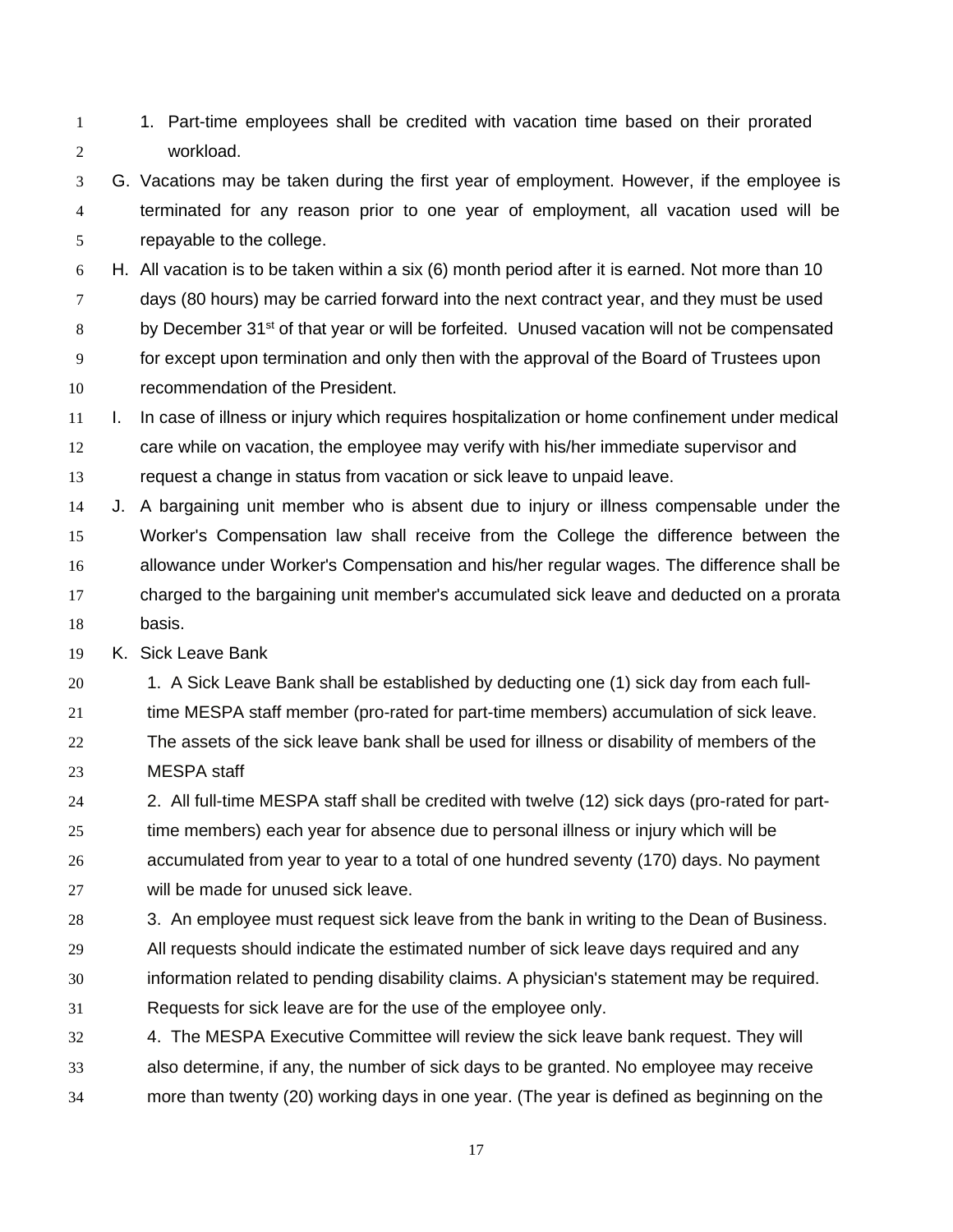- first day the sick leave is used and ending 365 days later.) If the employee does not use all of the sick days granted, the sick days are returned to the sick leave bank.
- 5. An employee must exhaust all accumulated sick leave, vacation leave and personal days before receiving days from the sick leave bank.
- 6. The employee is required to replenish the sick leave bank at a rate of 6 sick days per year until the amount used is paid back, also a member may pay the sick leave bank back at June 30, with any unused vacation or personal time if they so wish.
- 7. The sick leave bank may not carry more than 100 sick days at anytime. If the sick bank has more than 100 days when an employee is in repayment status the excess days will be discarded and filled with the repayment days.
- 8. At the time of retirement, a MESPA employee may donate up to 10 sick days to the sick leave bank as long as the 100 days has not been accumulated.

#### **Catastrophic Illness**

- 14 1. MESPA members may donate to a member in need after the individual has
- exhausted their personal time and the allowable sick leave bank time. This is not limited
- 16 to MESPA members it could be to Faculty and Non-Affiliated. A donation will be made 17 through the Dean of Business Services office.
- 2. The maximum number of days that a member can collect is 80 days in a one year time period.
- 3. The contributed days will not be paid back once used
- 4. If a member does not exhaust the donated sick time within one year from the date of their return back to work, then the remaining days will be prorated back to the individuals that made the donation.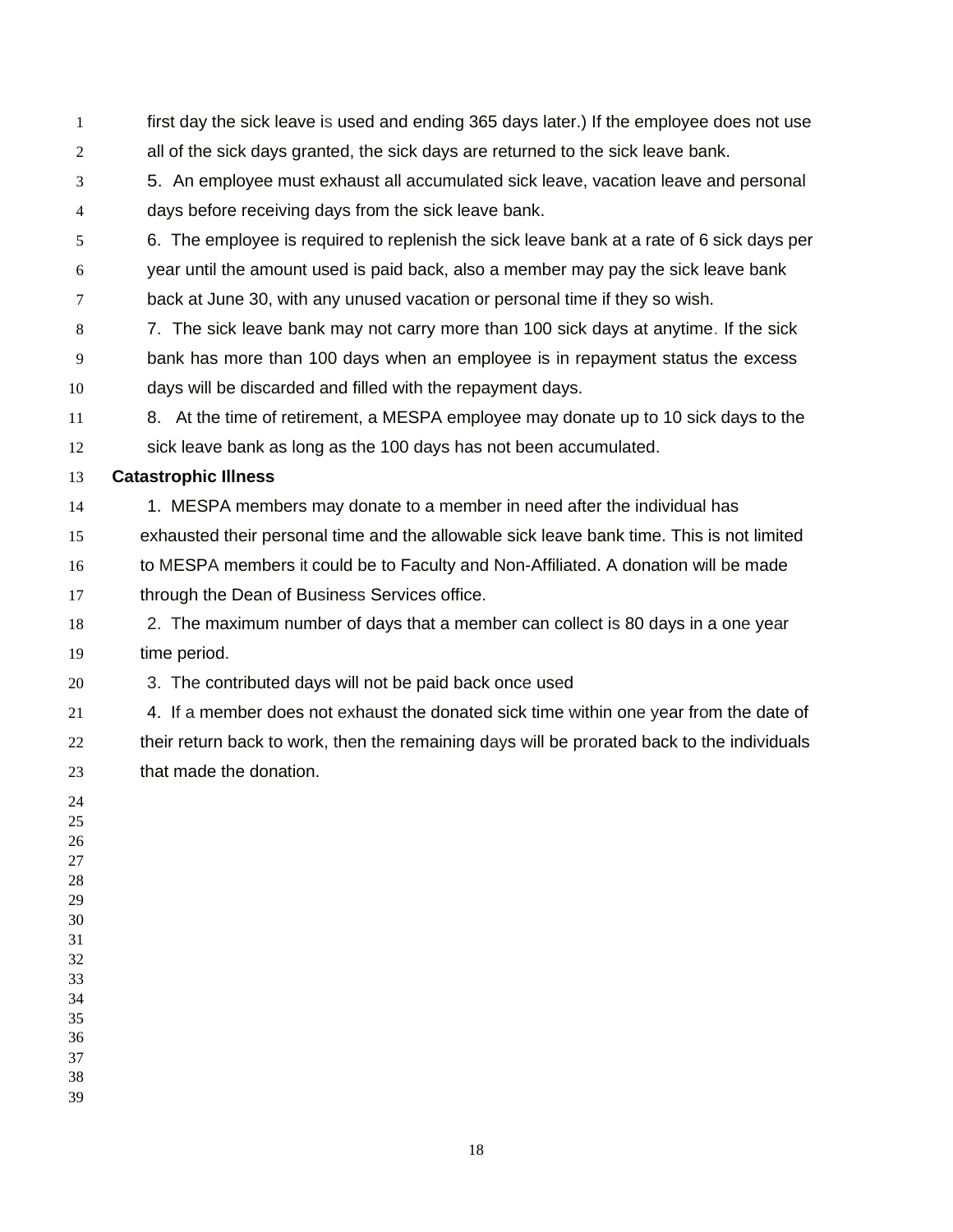| 1<br>2<br>3    | <b>ARTICLE 14</b><br><b>HOLIDAYS</b>                                                                               |
|----------------|--------------------------------------------------------------------------------------------------------------------|
| $\overline{4}$ |                                                                                                                    |
| 5              |                                                                                                                    |
| 6              |                                                                                                                    |
| 7              |                                                                                                                    |
| 8              |                                                                                                                    |
| 9              |                                                                                                                    |
| 10             |                                                                                                                    |
| 11             | B. Full year employees shall have thirteen (13) paid holidays per year as designated above.                        |
| 12             | Academic year employees shall have eleven (11) paid holidays per year as designated                                |
| 13             | above, excluding Independence Day and Memorial Day.                                                                |
| 14             | C. Part-time employees shall receive paid holidays prorated on their hours worked as                               |
| 15             | compared to full-time employees.                                                                                   |
| 16             | D. On December 24 <sup>th</sup> through January 1 <sup>st</sup> the college will be closed. In the instances where |
| 17             | there are seven (7) working days between December 24 <sup>th</sup> and January 1 <sup>st</sup> each member will    |
| 18             | contribute a personal or vacation day, at the employee's discretion, to meet the seven (7)                         |
| 19             | day vacation period.                                                                                               |
| 20             | E. Each employee is allowed to take their birthday off with pay, and if their birthday falls on a                  |
| 21             | weekend or holiday, a replacement day will be given.                                                               |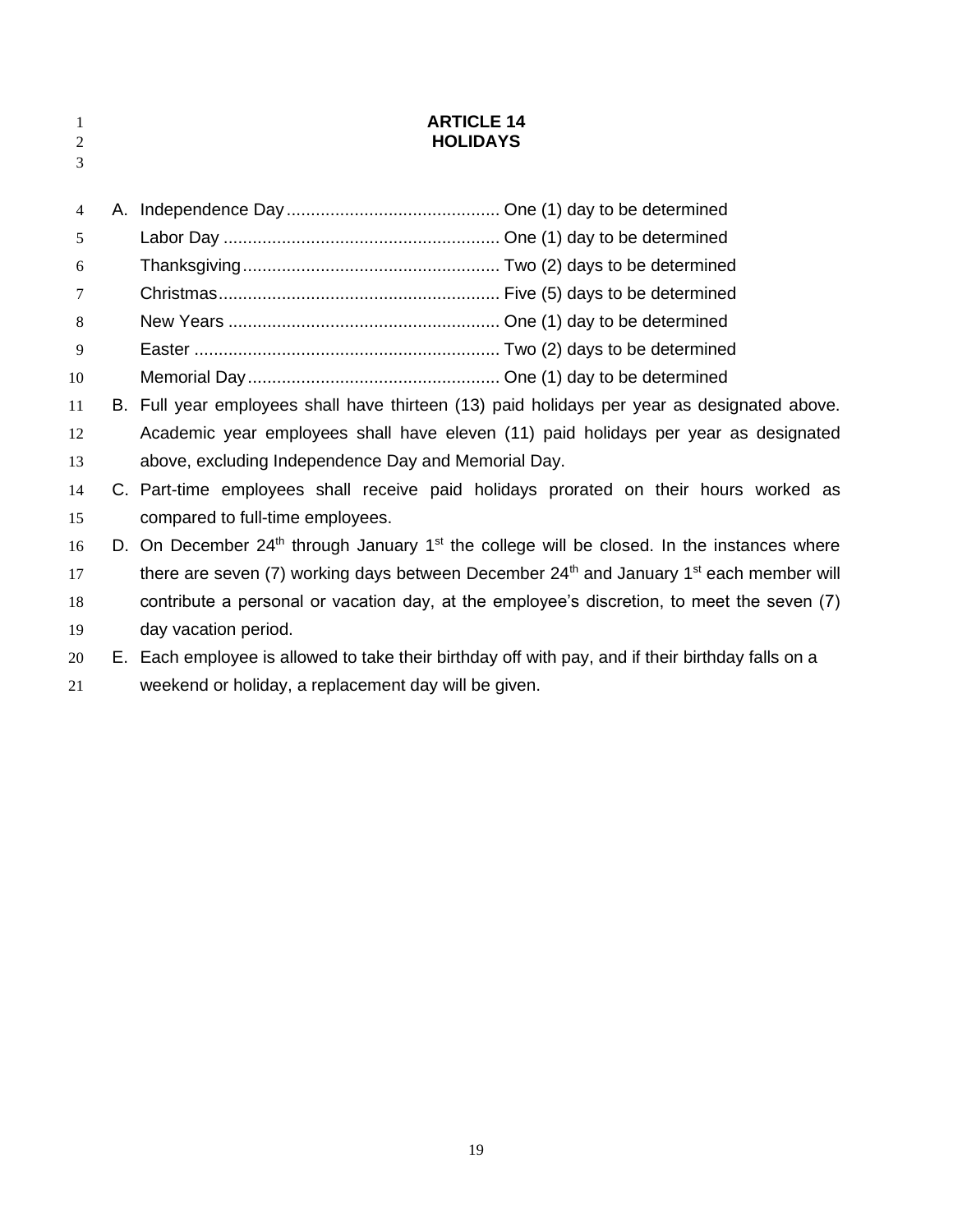| $\overline{1}$ |    | <b>ARTICLE 15</b>                                                                             |
|----------------|----|-----------------------------------------------------------------------------------------------|
| 2              |    | <b>UNPAID LEAVES</b>                                                                          |
| 3              |    |                                                                                               |
| 4              |    | A. Following one (1) year of employment, an Association member may request and upon           |
| 5              |    | approval of the President be granted a leave of absence without pay for a specified period of |
| 6              |    | time. Extension of the leave may be granted if requested in writing thirty (30) days prior to |
| 7              |    | the expiration of the leave. Upon return from leave, the Association member shall be          |
| 8              |    | assigned to a position at the same wage step as the position held at the beginning of such    |
| 9              |    | leave. Seniority shall not accrue during the leave.                                           |
| 10             | В. | Maternity leave will be granted upon written request by the employee and supported by a       |
| 11             |    | statement by the employee's physician. The employee will notify the Board at the earliest     |
| 12             |    | opportunity. The employee may elect the option of using accumulated sick leave and/or         |
| 13             |    | vacation credit upon commencement of the leave (the balance of time on leave shall be         |
| 14             |    | without pay). Leaves will be for a maximum of one (1) year from the start of the approved     |
| 15             |    | leave. Upon return from leave, the Association member shall be assigned to the same           |
| 16             |    | position as at the beginning of such leave. Seniority shall not accrue during the leave.      |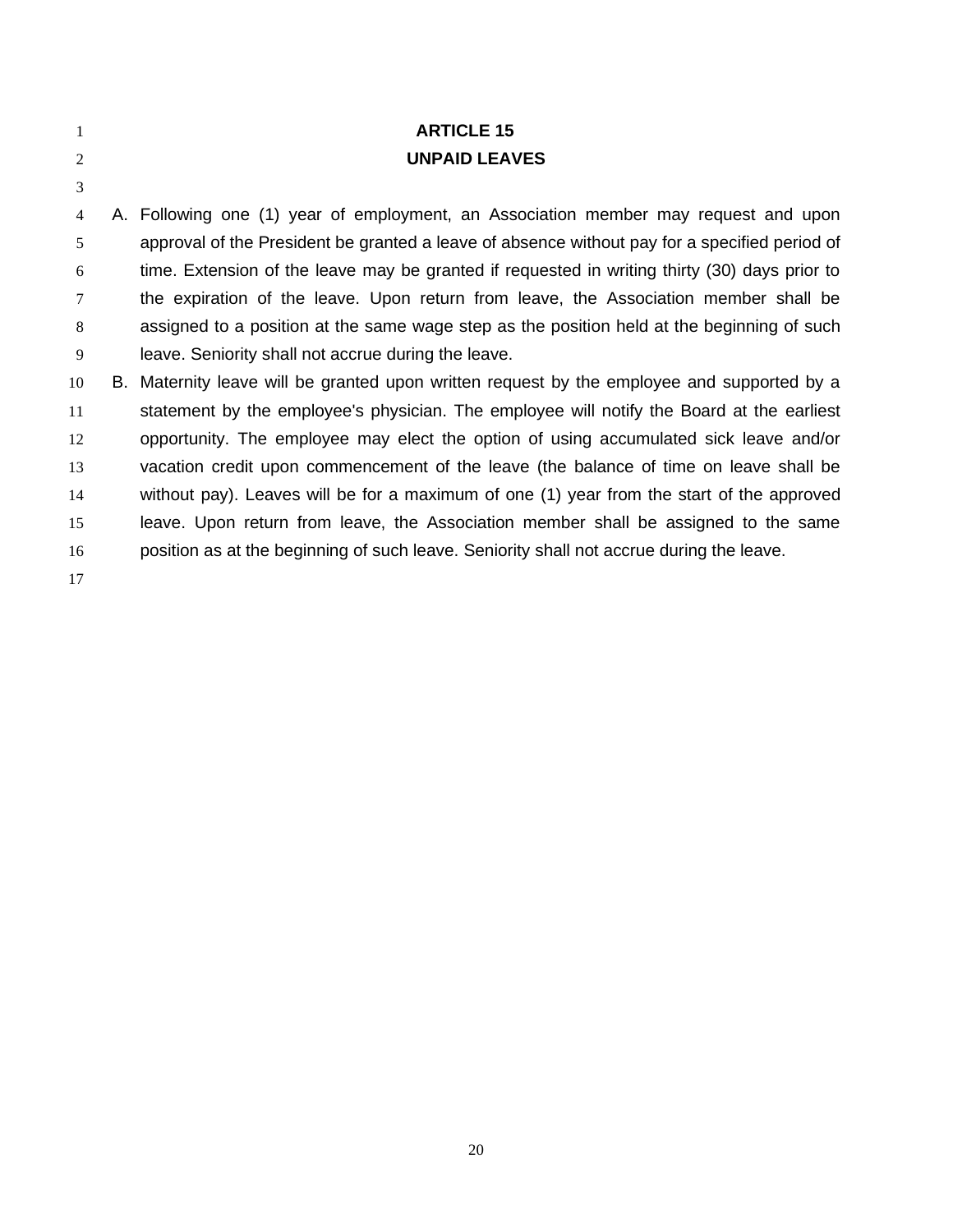| $\mathbf{1}$   | <b>ARTICLE 16</b>                                                                                 |  |  |  |  |  |  |  |
|----------------|---------------------------------------------------------------------------------------------------|--|--|--|--|--|--|--|
| $\mathfrak{2}$ | <b>HOURS OF WORK</b>                                                                              |  |  |  |  |  |  |  |
| 3              |                                                                                                   |  |  |  |  |  |  |  |
| $\overline{4}$ | A. All Association members shall work up to forty (40) hours per week. A normal workday shall     |  |  |  |  |  |  |  |
| 5              | include two (2) fifteen (15) minute daily relief periods, excluding a duty-free, uninterrupted    |  |  |  |  |  |  |  |
| 6              | lunch period of at least one-half $(\frac{1}{2})$ hour.                                           |  |  |  |  |  |  |  |
| 7              | B. The working schedule of the employees can be adjusted between the hours of 7:00 a.m. to        |  |  |  |  |  |  |  |
| 8              | 11:00 p.m., providing the employee and the employee's immediate supervisor are in mutual          |  |  |  |  |  |  |  |
| 9              | agreement.                                                                                        |  |  |  |  |  |  |  |
| 10             | C. Overtime worked in excess of eight (8) hours in any one day or forty (40) hours in any one     |  |  |  |  |  |  |  |
| 11             | week shall be compensated at one and one-half $(1/2)$ times the employee's hourly rate.           |  |  |  |  |  |  |  |
| 12             | When the office has been declared officially closed, when a holiday falls during the work         |  |  |  |  |  |  |  |
| 13             | week, or when paid sick leave, vacation, bereavement leave, or personal leave are taken,          |  |  |  |  |  |  |  |
| 14             | those hours absent shall be counted as hours worked when computing overtime. If any               |  |  |  |  |  |  |  |
| 15             | employee is requested to work on a holiday, the employee shall be paid two (2) times              |  |  |  |  |  |  |  |
| 16             | employee's regular hourly rate. Any employee requested to work on Sunday will be paid             |  |  |  |  |  |  |  |
| 17             | double employee's regular hourly rate.                                                            |  |  |  |  |  |  |  |
| 18             | D. In the event that the college wishes to experiment with innovative or flexible work scheduling |  |  |  |  |  |  |  |
| 19             | such as a ten (10) hour, four (4) day week, nothing in this article would require the payment     |  |  |  |  |  |  |  |
| 20             | of overtime for working in excess of eight (8) hours.                                             |  |  |  |  |  |  |  |
| 21             | E. Temporary personnel not in the bargaining unit may be utilized up to thirty (30) workdays by   |  |  |  |  |  |  |  |
| 22             | the College to substitute for regular employees who are absent from their regular bargaining      |  |  |  |  |  |  |  |
| 23             | unit position, or to reduce peak workloads. The parties agree this section shall be strictly      |  |  |  |  |  |  |  |
| 24             | adhered to, excepting such time as the College requests and the Union agrees to extend the        |  |  |  |  |  |  |  |
| 25             | thirty (30) work day yearly limit in writing. In the event of layoff of any regularly employed    |  |  |  |  |  |  |  |
| 26             | Association member, the parties agree that such personnel will not be used to supplant or         |  |  |  |  |  |  |  |
| 27             | replace a laid-off member.                                                                        |  |  |  |  |  |  |  |
| 28             | F. Specific work hours shall be determined for bookstore employees. Any modifications of          |  |  |  |  |  |  |  |
| 29             | those hours must be mutually agreed upon by the affected employee(s) and the Dean of              |  |  |  |  |  |  |  |
| 30             | Business.                                                                                         |  |  |  |  |  |  |  |
| 31             | G. If an employee contacted with a college issued cellphone has to return to the college          |  |  |  |  |  |  |  |
| 32             | campus or off campus center to provide support, the employee will be paid a minimum of            |  |  |  |  |  |  |  |
| 33             | one and one-half $(1 \frac{1}{2})$ times the employee's hourly rate.                              |  |  |  |  |  |  |  |
| 34             |                                                                                                   |  |  |  |  |  |  |  |
|                |                                                                                                   |  |  |  |  |  |  |  |
|                |                                                                                                   |  |  |  |  |  |  |  |
|                | 21                                                                                                |  |  |  |  |  |  |  |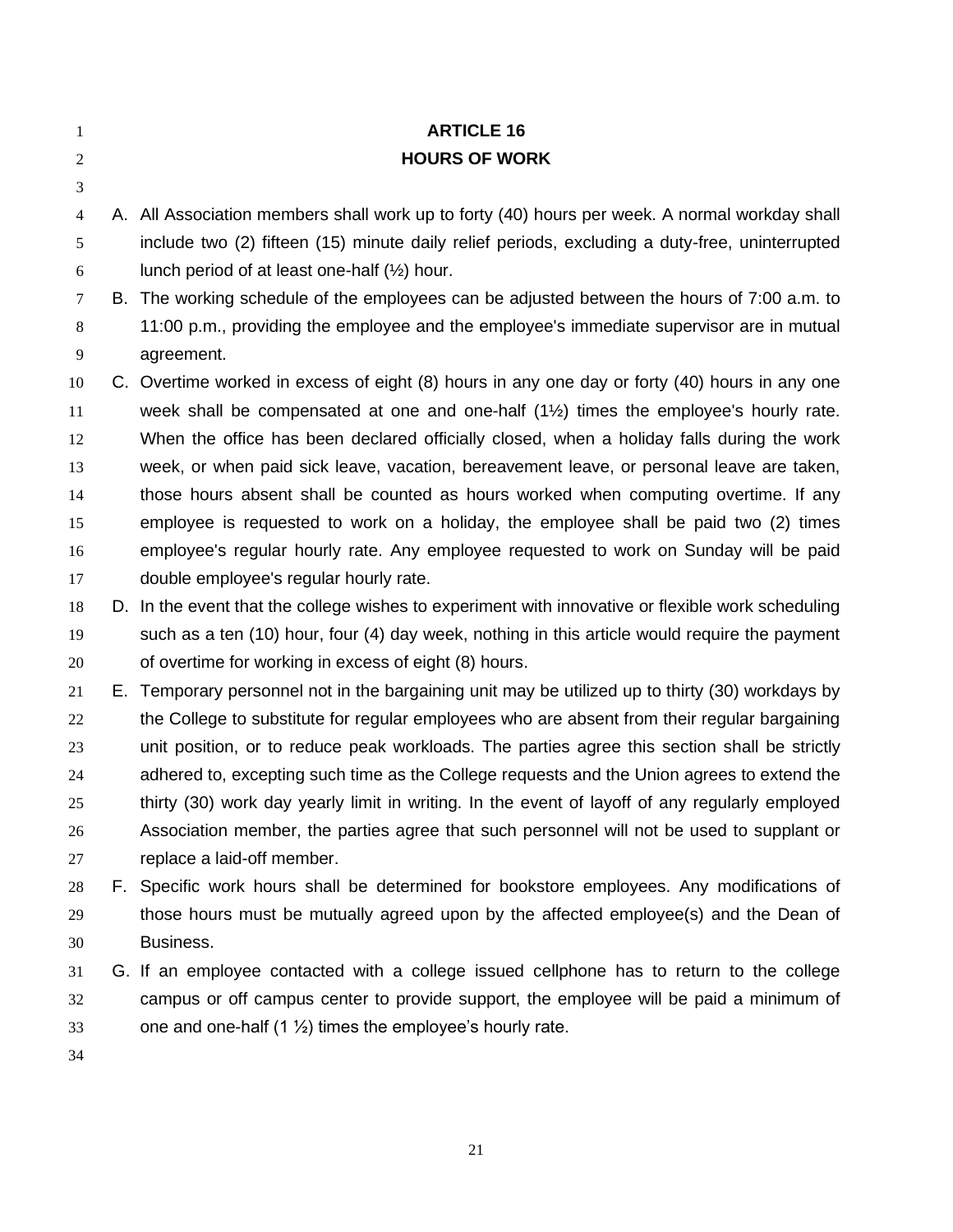| 1              | <b>ARTICLE 17</b>                                                                             |
|----------------|-----------------------------------------------------------------------------------------------|
| $\overline{2}$ | <b>INCLEMENT CONDITIONS</b>                                                                   |
| 3              |                                                                                               |
| $\overline{4}$ | A. Nothing in this Agreement shall require the Board to keep the College open in the event of |
| 5              | inclement weather, or when otherwise prevented by an act of God.                              |
| 6              | B. If the College closes due to inclement weather, employees shall not suffer loss of time.   |
|                | Employees called in to work will be paid time and one-half for work done.                     |
| 8              |                                                                                               |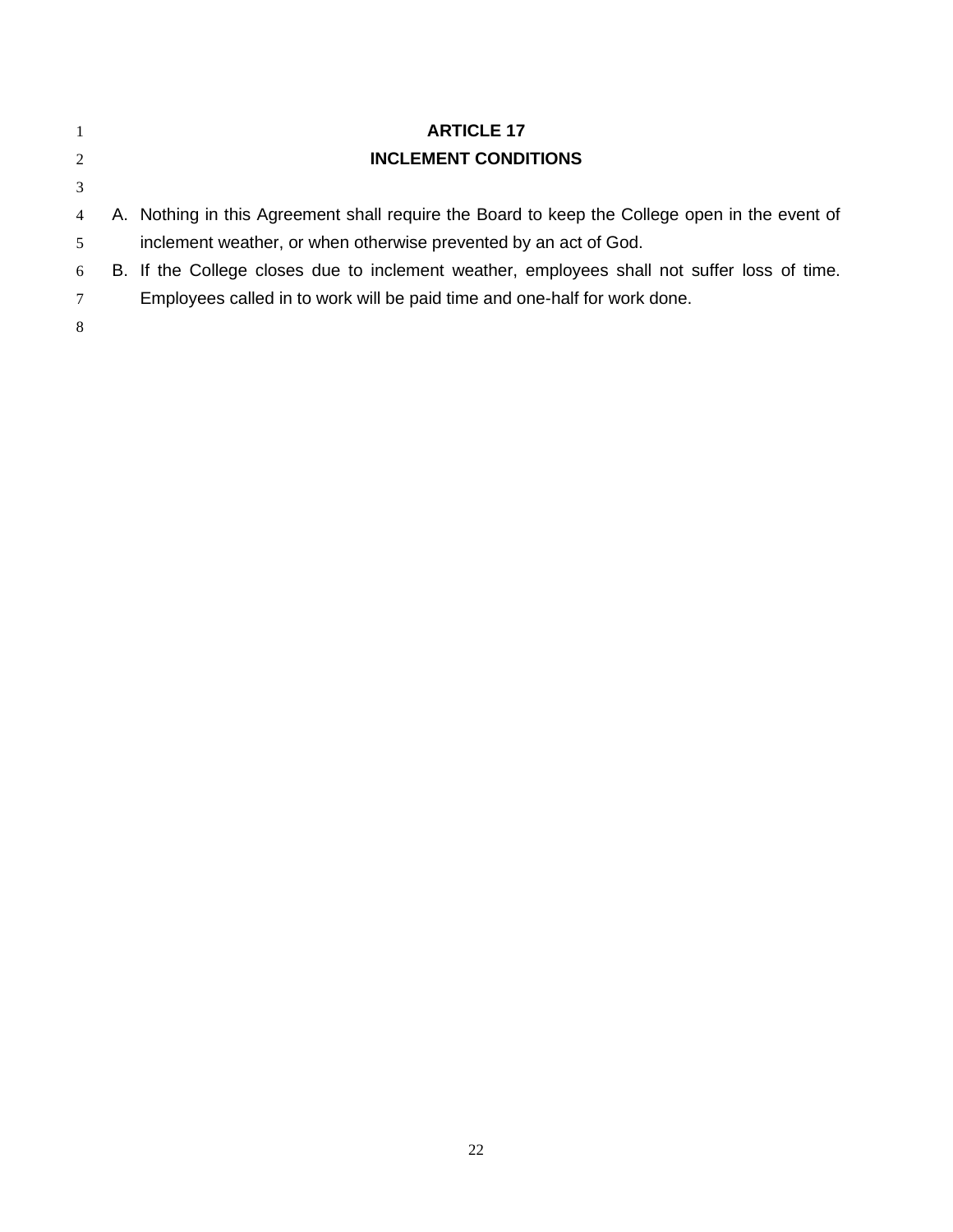| -1             | <b>ARTICLE 18</b>                                                                              |
|----------------|------------------------------------------------------------------------------------------------|
| 2              | <b>BARGAINING UNIT MEMBER SELF-IMPROVEMENT</b>                                                 |
| 3              |                                                                                                |
| $\overline{4}$ | A. The parties support the principle of continuing education for Association members and       |
| 5              | participation in their professional organizations.                                             |
| 6              | B. Any Association member who is asked to complete a course of study related to his/her        |
| 7              | responsibilities at an accredited college, university, or other institution shall receive full |
| 8              | reimbursement from the Board for tuition, books and laboratory fees.                           |
| 9              | C. Tuition will be waived for Gogebic Community College offered courses for all MESPA          |
| 10             | members in good standing, their spouses, and dependent children, as defined by the IRS. In     |
| 11             | the event that the course is not completed with a passing grade, the tuition will be paid to   |
| 12             | the college by the MESPA member within 1 year. Procedures surrounding this policy will be      |
| 13             | established by the College. Auditing of a course does not qualify for this.                    |
| 14             |                                                                                                |
|                |                                                                                                |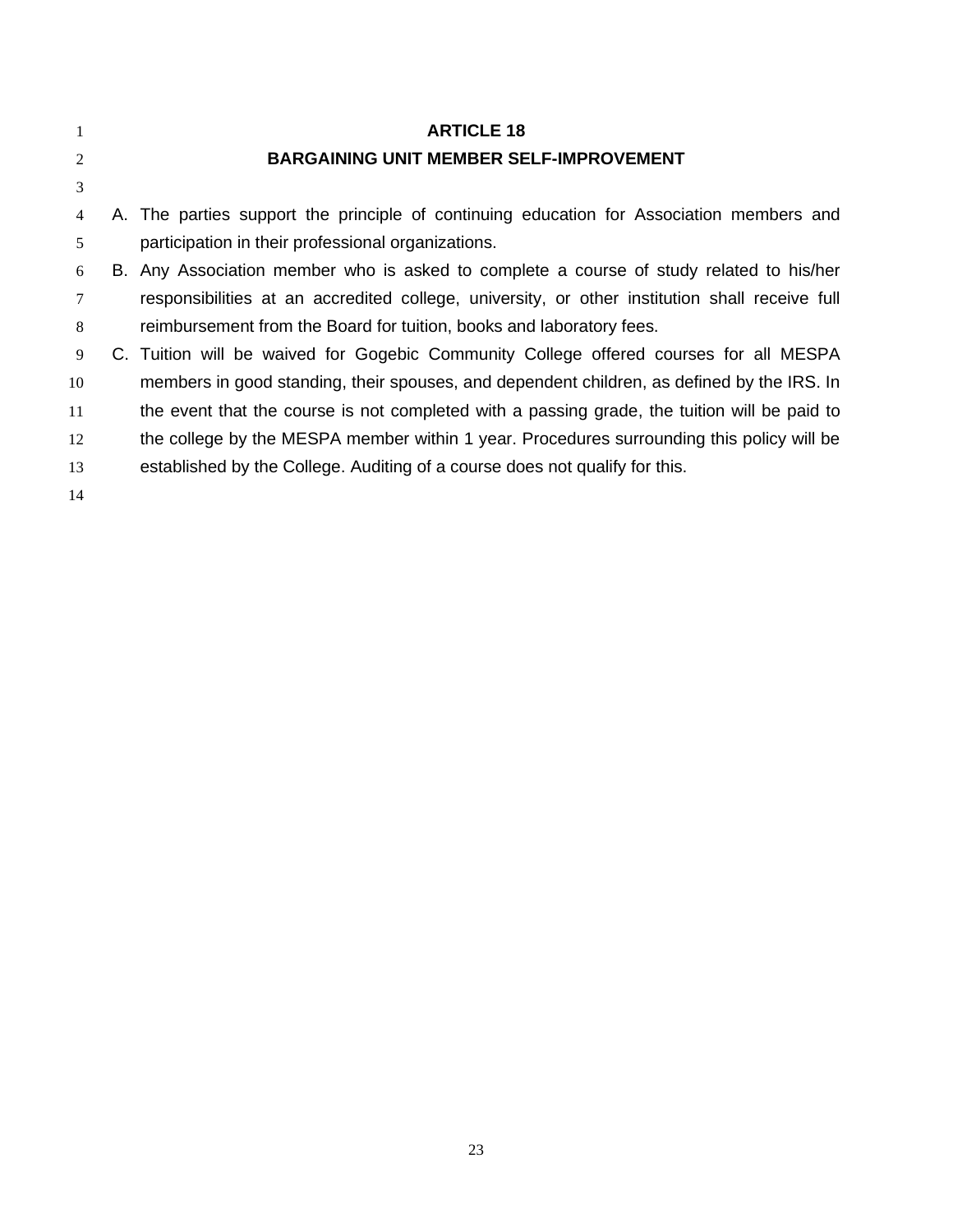#### **ARTICLE 19**

### 

#### **PERSONNEL FILES AND EMPLOYEE COMPETENCE**

 A. An Association member shall have the right to review the contents of all records, excluding initial references of the Board pertaining to said individual, originating after the initial employment and to have an Association representative present at such review.

 B. No material originating after the initial employment shall be placed in an Association member's personal record unless employee has had an opportunity to review said material. The Association member may submit a written notation regarding any material and the same shall be attached to the material in question. If the bargaining unit member believes the material placed or to be placed in employee's file is inappropriate or in error, the employee may receive adjustment, provided cause is shown. If an Association member is requested to 13 sign material to be placed in employee's file, such signature shall be interpreted to mean agreement with the material's content.

 C. Any adverse material within an employee's personnel file shall be expunged three years 16 after the filing providing there has been no recurrence of events or similar events which triggered the initial material.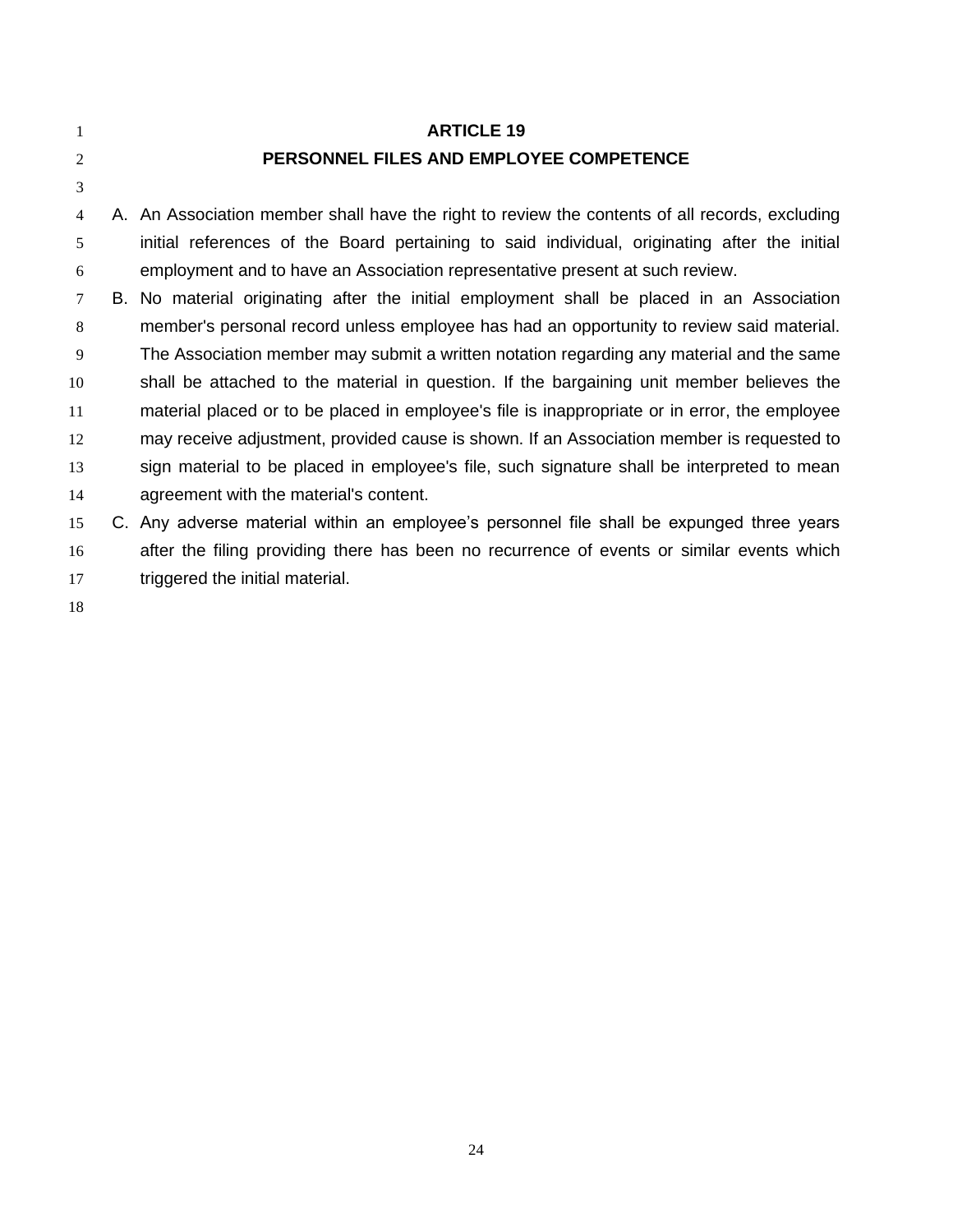| $\mathbf{1}$ | <b>ARTICLE 20</b>                                                                               |
|--------------|-------------------------------------------------------------------------------------------------|
| 2            | <b>ASSOCIATION RIGHTS</b>                                                                       |
| 3            |                                                                                                 |
| 4            | A. The Association shall have the right to use the college facilities and equipment at          |
| 5            | reasonable times when such facilities and equipment are not otherwise in use. The               |
| 6            | Association shall pay the cost of all materials and supplies.                                   |
| $\tau$       | B. The Board agrees to furnish to the Association, in response to written requests, information |
| 8            | concerning the financial resources of the college, together with information which may be       |
| 9            | necessary for the Association to process any grievance or complaint.                            |
| 10           | C. The rights granted herein to the Association shall not be granted or extended to any other   |
| 11           | competing labor organization.                                                                   |
| 12           | D. The Association shall have the right to use up to three (3) days without pay for Association |
| 13           | business.                                                                                       |
| 14           |                                                                                                 |
|              |                                                                                                 |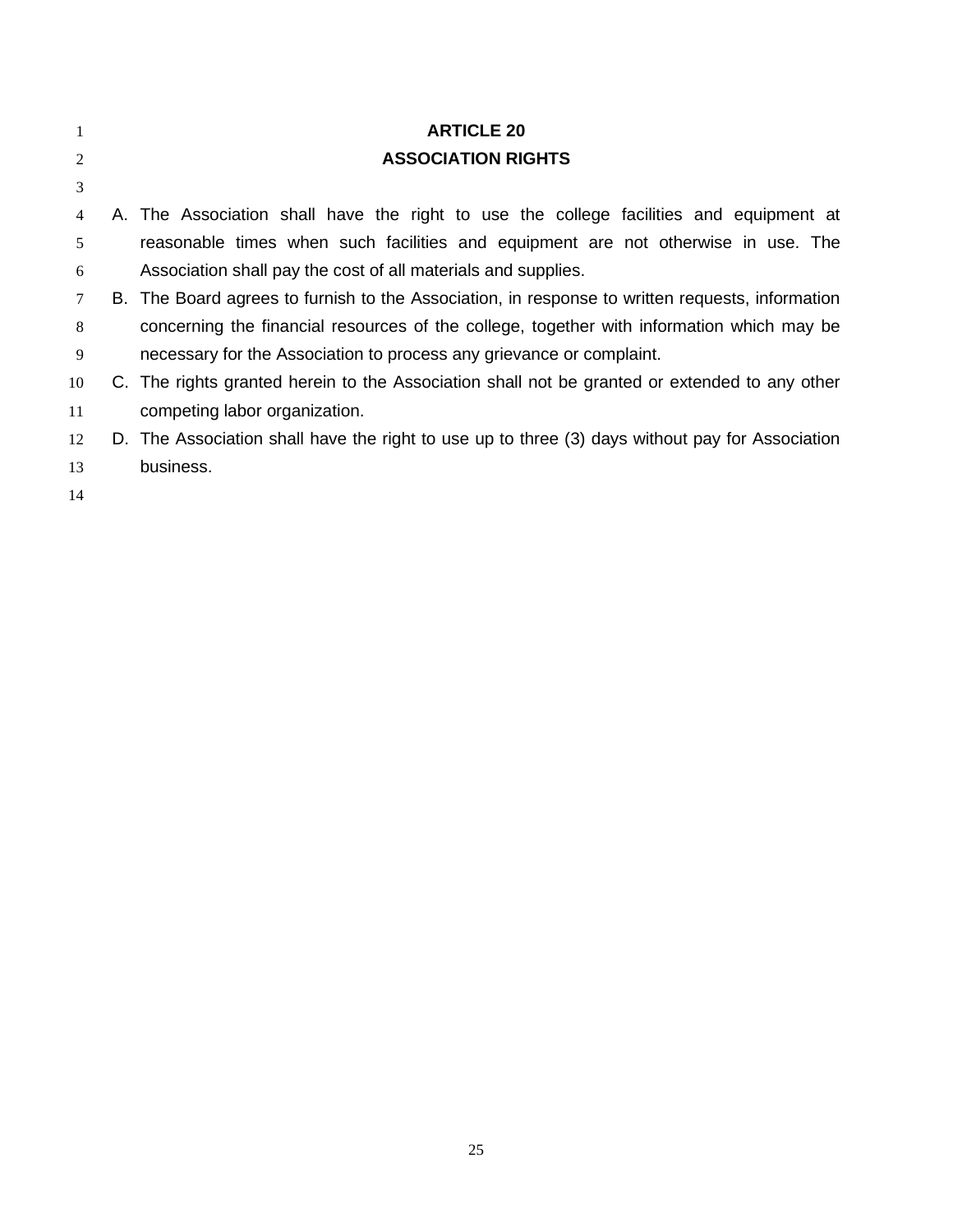|               | <b>ARTICLE 21</b>                                                           |
|---------------|-----------------------------------------------------------------------------|
| 2             | <b>INSURANCE PROTECTION</b>                                                 |
| $\mathcal{R}$ |                                                                             |
|               | 4 A. The College shall provide the following MESSA PAK insurance coverages: |

#### **PAK A**

#### **PAK B**

| Choices II with \$20 Office Visit,    |                                       |
|---------------------------------------|---------------------------------------|
| \$100-\$200 deductible                | Delta Dental 100/100/90/75            |
| \$10-\$20 prescription card           | VSP 3 Plus-Platinum                   |
| Delta Dental 100/100/90/75            | 1 x Annual Salary Term Life with AD&D |
| VSP 3 Plus-Platinum                   |                                       |
| 1 x Annual Salary Term Life with AD&D |                                       |

*-- or -- ABC Plan 1 Delta Dental 100/100/90/75 VSP 3 Plus-Platinum 1 x Annual Salary Term Life with AD&D*

| 5  | <b>PAKA</b>                                                                                    |
|----|------------------------------------------------------------------------------------------------|
| 6  | ABC Plan 1                                                                                     |
| 7  | Delta Dental 100/100/90/90, \$3000                                                             |
| 8  |                                                                                                |
| 9  | The college will also provide the MESSA ABC plan with the \$1,350 HSA deductible for           |
| 10 | single and a \$2,700 HSA deductible for two person and family.                                 |
| 11 |                                                                                                |
| 12 |                                                                                                |
| 13 |                                                                                                |
| 14 | The parties agree that, pursuant to PA 152 of 2011, the 80/20 option shall be maintained for   |
| 15 | the 2021-2022 contract year. The college agrees to pay 80% of the plan and deductible          |
| 16 | costs of the MESSA ABC plan. Any costs above this dollar amount that would be incurred if      |
| 17 | an employee chooses to select the Choices II plan will be borne by the employee.               |
| 18 |                                                                                                |
| 19 | The 80% deductible amount will be prefunded by the college by the first week of January,       |
| 20 | and any employee that leaves during the deductible calendar year, will be responsible to       |
| 21 | pay back the college the deductible allotted for the 12-month period in which they will not be |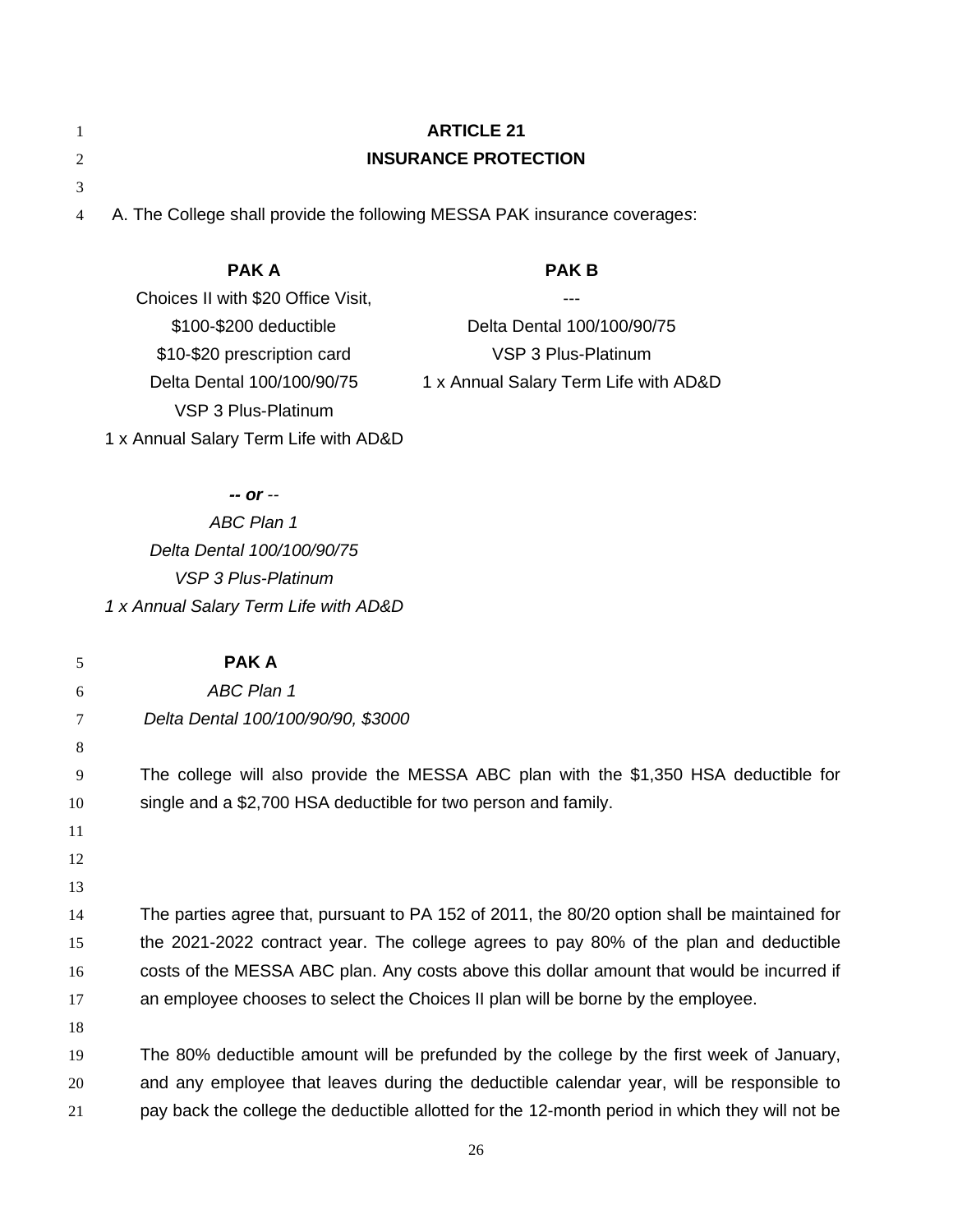employed by the Gogebic. The parties agree to revisit the PA 152 option each May following receipt of insurance premiums. The parties further agree that, should the Hard Cap option be adopted, the Association can direct the College in regards to the amount of the member copayments providing that the College receives full credit for the hard cap amounts per individual plan.

 B. Part-time personnel are eligible for the same coverage's as above. However, the college's share of the monthly premium will be the same percentage as time worked in the previous year based on a thirty (30) hour week. For employees hired after July 1, 2006, the college's share of the monthly premium will be the same percentage as time worked in the previous year based on a thirty-five (35) hour week.

 C. Employees working part-time are eligible to receive prorated health insurance benefits based on a 30-hour work week per federal law. Benefits are listed in Article 21 Section A 13 and B along with the addition of the option for the employee to elect not to receive health insurance and take an in-lieu cash payment up to the maximum of \$3,000. The in-lieu cash benefit will be prorated on a 35-hour workweek and will be paid on the last payroll of the fiscal year.

- D. The Association has the right to select a different health insurance plan design during the contract year that allows the Association to save on monthly premium cost contributions following the approval of the plan change by the plan provider.
-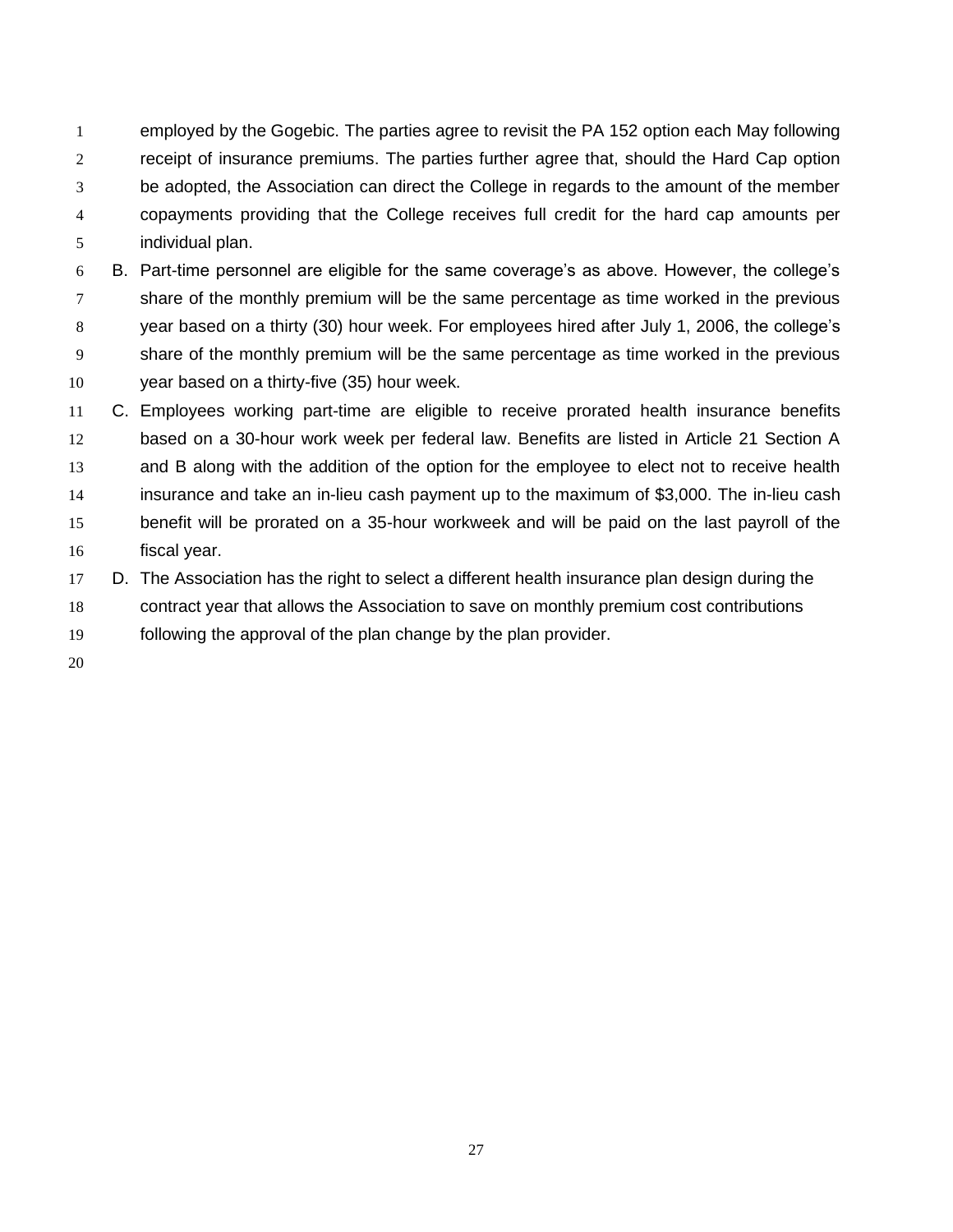|   |       | <b>ARTICLE 22</b>      |         |         |         |         |         |                 |         |         |         |                   |                   |                   |
|---|-------|------------------------|---------|---------|---------|---------|---------|-----------------|---------|---------|---------|-------------------|-------------------|-------------------|
| 2 |       | <b>SALARY SCHEDULE</b> |         |         |         |         |         |                 |         |         |         |                   |                   |                   |
|   |       |                        | Min     |         |         |         |         | <b>Midpoint</b> |         |         | Max     |                   |                   |                   |
|   |       | <b>Start</b>           | Step 1  | Step 2  | Step 3  | Step 4  | Step 5  | Step 6          | Step 7  | Step 8  | Step 9  | <b>Step</b><br>10 | <b>Step</b><br>11 | <b>Step</b><br>12 |
|   | Grade | 88%                    | 90%     | 92%     | 94%     | 96%     | 98%     | 100%            | 102%    | 104%    | 106%    | 108%              | 110%              | 112%              |
|   | 1     | \$13.52                | \$13.82 | \$14.13 | \$14.44 | \$14.75 | \$15.05 | \$15.36         | \$15.67 | \$15.97 | \$16.28 | \$16.59           | \$16.90           | \$17.20           |
|   | 2     | \$14.73                | \$15.07 | \$15.40 | \$15.74 | \$16.07 | \$16.41 | \$16.74         | \$17.07 | \$17.41 | \$17.74 | \$18.08           | \$18.41           | \$18.75           |
|   | 3     | \$15.76                | \$16.12 | \$16.48 | \$16.84 | \$17.19 | \$17.55 | \$17.91         | \$18.27 | \$18.63 | \$18.98 | \$19.34           | \$19.70           | \$20.06           |
|   | 4     | \$16.87                | \$17.25 | \$17.64 | \$18.02 | \$18.40 | \$18.79 | \$19.17         | \$19.55 | \$19.94 | \$20.32 | \$20.70           | \$21.09           | \$21.47           |
|   | 5     | \$18.05                | \$18.46 | \$18.87 | \$19.28 | \$19.69 | \$20.10 | \$20.51         | \$20.92 | \$21.33 | \$21.74 | \$22.15           | \$22.56           | \$22.97           |

 **All efforts will be made upon hiring to place new hires at the initial step or step 1. If a need arises to place a new hire higher on the scale a meeting will be called with the MESPA Executive Committee to discuss and agree upon appropriate placement.**

 

| Grade | <b>Position</b>                                     |
|-------|-----------------------------------------------------|
|       | <b>Assistant TRIO</b>                               |
| 2     | Assistant- Aces/Career Counselor                    |
| 3     | <b>Assistant- Allied Health Director</b>            |
| 3     | <b>Assistant-Admissions Director</b>                |
|       | <b>Assistant-Off Campus Director</b>                |
|       | <b>Accounts Payable/Purchasing</b>                  |
|       | <b>Payroll Specialist</b>                           |
| 5     | Administrative Assistant- VP Academic Services      |
| 5     | <b>Administrative Assistant-VP Student Services</b> |
| 5     | Food Service and Bookstore Manager                  |
| 5     | <b>Technology Specialist</b>                        |
|       | <b>Assistant-Financial Aid Director</b>             |

- 
- 
- 

 **RECLASSIFICATION**: Compensation pay scale concerns will be dealt with through a reclassification process: 

18 A. If an employee believes the demands and responsibilities of his/her position should be considered for reclassification, the employee shall request the revaluation in writing, submitted to their immediate supervisor with a copy forwarded to their Dean 21 and the Human Resource Director.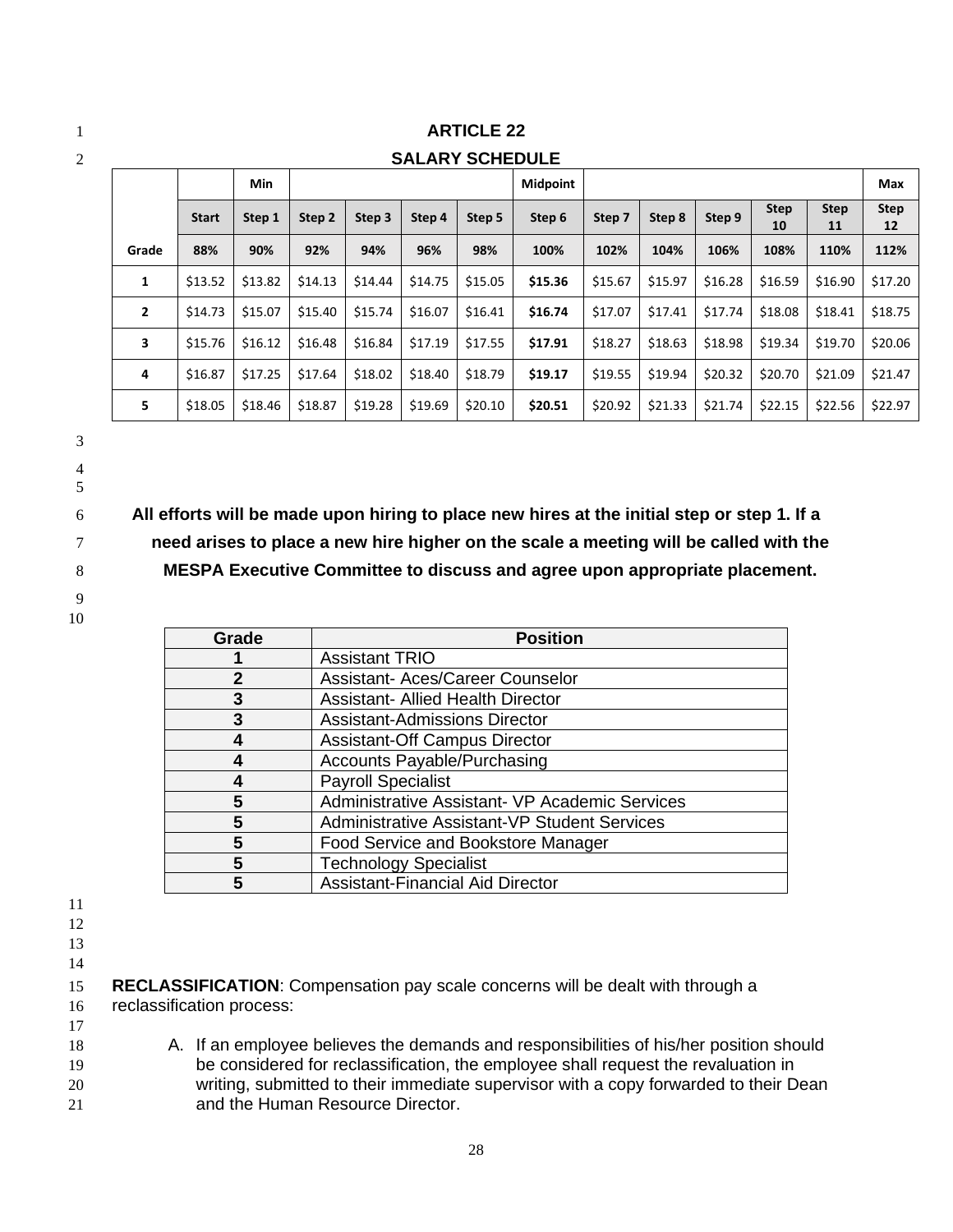| 1              |                                                                                              |                                                                                                                                                                    |  |  |  |
|----------------|----------------------------------------------------------------------------------------------|--------------------------------------------------------------------------------------------------------------------------------------------------------------------|--|--|--|
| $\overline{c}$ |                                                                                              | An employee within one (1) classification/grade may be considered for movement to                                                                                  |  |  |  |
| 3              |                                                                                              | a higher classification/grade based upon the following condition:                                                                                                  |  |  |  |
| 4              |                                                                                              |                                                                                                                                                                    |  |  |  |
| 5              |                                                                                              | 1. A substantive expansion of the responsibilities of the position held.                                                                                           |  |  |  |
| 6              |                                                                                              |                                                                                                                                                                    |  |  |  |
| 7              |                                                                                              | B. The written request shall include:                                                                                                                              |  |  |  |
| 8              |                                                                                              |                                                                                                                                                                    |  |  |  |
| 9              |                                                                                              | 1. The current classification/grade and rate of pay, and                                                                                                           |  |  |  |
| 10             |                                                                                              | 2. The desired classification/grade and rate of pay, and                                                                                                           |  |  |  |
| 11             |                                                                                              | 3. The change in duties and responsibilities that are the basis for the requested                                                                                  |  |  |  |
| 12             |                                                                                              | change.                                                                                                                                                            |  |  |  |
| 13             |                                                                                              |                                                                                                                                                                    |  |  |  |
| 14             |                                                                                              | C. The request will be submitted to the employee's immediate supervisor(s) for                                                                                     |  |  |  |
| 15             |                                                                                              | comments and approval.                                                                                                                                             |  |  |  |
| 16             |                                                                                              |                                                                                                                                                                    |  |  |  |
| 17             |                                                                                              | D. Approval or disapproval will be given by supervisor(s) in writing within 10 working                                                                             |  |  |  |
| 18             |                                                                                              | days. Upon approval/disapproval the supervisor will forward the request with all                                                                                   |  |  |  |
| 19             |                                                                                              | documentation, including supervisor's recommendation rational, to the respective                                                                                   |  |  |  |
| 20             |                                                                                              | Dean, Director of Human Resources, the employee, and the MESPA President                                                                                           |  |  |  |
| 21             |                                                                                              | within 10 working days of original approval or disapproval.3                                                                                                       |  |  |  |
| 22             |                                                                                              |                                                                                                                                                                    |  |  |  |
| 23             |                                                                                              | E. Human Resources will complete a position analysis and convene a meeting with the                                                                                |  |  |  |
| 24             |                                                                                              | Deans within 30 calendar days of the receipt from the supervisor. The Deans will                                                                                   |  |  |  |
| 25             |                                                                                              | review and forward written approval/disapproval to the employee within 30 calendar                                                                                 |  |  |  |
| 26             |                                                                                              | days of the meeting with a copy forwarded to the MESPA President and the Director                                                                                  |  |  |  |
| 27             |                                                                                              | of Human Resources.                                                                                                                                                |  |  |  |
| 28             |                                                                                              |                                                                                                                                                                    |  |  |  |
| 29             |                                                                                              | F. Final reclassification decisions where the Deans recommend a change will be                                                                                     |  |  |  |
| 30             |                                                                                              | forwarded to the President where a recommendation will be given to the Board. The<br>Gogebic Community College Board of Trustees holds the authority to approve or |  |  |  |
| 31<br>32       |                                                                                              | deny all hiring/employment decisions. All reclassification decisions following this                                                                                |  |  |  |
| 33             |                                                                                              | process are not subject to the grievance procedure.                                                                                                                |  |  |  |
| 34             |                                                                                              |                                                                                                                                                                    |  |  |  |
| 35             |                                                                                              |                                                                                                                                                                    |  |  |  |
| 36             |                                                                                              | JOB TITLES: The following titles shall change throughout the agreement:                                                                                            |  |  |  |
| 37             |                                                                                              |                                                                                                                                                                    |  |  |  |
| 38             |                                                                                              | <b>TRIO Secretary to Assistant TRIO</b>                                                                                                                            |  |  |  |
| 39             |                                                                                              | Secretary – Aces/Career Counselor to Assistant – Aces/Career Counselor                                                                                             |  |  |  |
| 40             | Secretary - Learning resource Director to Assistant - Learning Resource Director             |                                                                                                                                                                    |  |  |  |
| 41             |                                                                                              | Secretary – Allied Health Director to Assistant – Allied Health Director                                                                                           |  |  |  |
| 42             | Secretary – Off Campus Director to Assistant – Off Campus Director                           |                                                                                                                                                                    |  |  |  |
| 43             | Secretary - Admissions Director to Assistant - Admissions Director                           |                                                                                                                                                                    |  |  |  |
| 44             | Secretary – Financial Aid Director to Assistant – Financial Aid Director                     |                                                                                                                                                                    |  |  |  |
| 45             | Secretary – Dean of Student Services to Administrative Assistant – Vice President of Student |                                                                                                                                                                    |  |  |  |
| 46             |                                                                                              | <b>Services</b>                                                                                                                                                    |  |  |  |
| 47             |                                                                                              | Secretary - Dean of Instruction to Administrative Assistant - Vice President of Academic                                                                           |  |  |  |
| 48             |                                                                                              | <b>Services</b>                                                                                                                                                    |  |  |  |
| 49             |                                                                                              | Computer Lab Technician to Technology Specialist                                                                                                                   |  |  |  |
| 50             |                                                                                              | Accounts Payable to Accounts Payable/Purchasing                                                                                                                    |  |  |  |
| 51             |                                                                                              | Payroll - Payroll Specialist                                                                                                                                       |  |  |  |
|                |                                                                                              |                                                                                                                                                                    |  |  |  |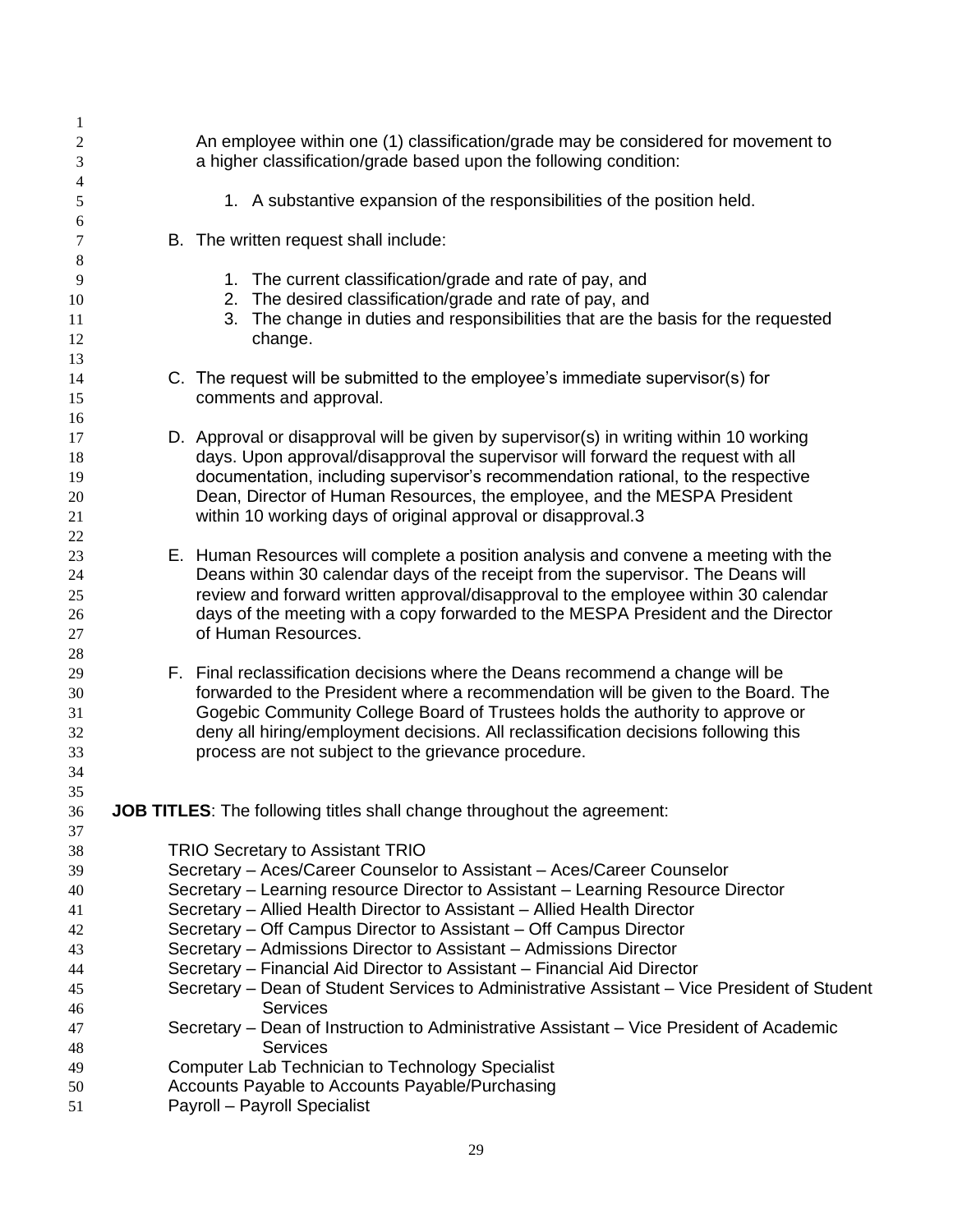| 1<br>2<br>3               | Switchboard Operator to Assistant - Institutional Support<br>Book Store Coordinator to Book Store Manager<br>Food Service to Snack Bar Manager                                                                                                                                                                                                                                                                                                               |
|---------------------------|--------------------------------------------------------------------------------------------------------------------------------------------------------------------------------------------------------------------------------------------------------------------------------------------------------------------------------------------------------------------------------------------------------------------------------------------------------------|
| $\overline{4}$            |                                                                                                                                                                                                                                                                                                                                                                                                                                                              |
| 5<br>6<br>7<br>$\,8\,$    | <b>DEVELOPING ISSUES:</b> As issues develop as a result of the Classification Study<br>implementation, the parties shall meet to develop policy on the handling of those issues. Said<br>policies would then be incorporated into a successor agreement.                                                                                                                                                                                                     |
| 9<br>10<br>11<br>12<br>13 | <b>LONGEVITY:</b> After 10 years of service to the College, employees will receive a \$500<br>$\bullet$<br>longevity step. After 15 years of service with the College, employees will receive an<br>additional \$500 longevity step. After 25 years with the College, employees will receive<br>an additional \$750 longevity step. All part-time employees who fall under the longevity<br>steps will receive longevity prorated on their part-time status. |
| 14                        |                                                                                                                                                                                                                                                                                                                                                                                                                                                              |
| 15                        | A. Each year hereafter on July 1st, the employee shall move to the appropriate level as                                                                                                                                                                                                                                                                                                                                                                      |
| 16                        | provided in the table above until they reach the maximum rate.                                                                                                                                                                                                                                                                                                                                                                                               |
| 17<br>18                  |                                                                                                                                                                                                                                                                                                                                                                                                                                                              |
| 19                        |                                                                                                                                                                                                                                                                                                                                                                                                                                                              |
| 20                        |                                                                                                                                                                                                                                                                                                                                                                                                                                                              |
| 21                        |                                                                                                                                                                                                                                                                                                                                                                                                                                                              |
| 22                        |                                                                                                                                                                                                                                                                                                                                                                                                                                                              |
| 23                        |                                                                                                                                                                                                                                                                                                                                                                                                                                                              |
| 24                        |                                                                                                                                                                                                                                                                                                                                                                                                                                                              |
| 25                        |                                                                                                                                                                                                                                                                                                                                                                                                                                                              |
| 26                        |                                                                                                                                                                                                                                                                                                                                                                                                                                                              |
| 27                        |                                                                                                                                                                                                                                                                                                                                                                                                                                                              |
| 28                        |                                                                                                                                                                                                                                                                                                                                                                                                                                                              |
| 29                        |                                                                                                                                                                                                                                                                                                                                                                                                                                                              |
| 30                        |                                                                                                                                                                                                                                                                                                                                                                                                                                                              |
| 31                        |                                                                                                                                                                                                                                                                                                                                                                                                                                                              |
| 32                        |                                                                                                                                                                                                                                                                                                                                                                                                                                                              |
| 33<br>34                  |                                                                                                                                                                                                                                                                                                                                                                                                                                                              |
| 35                        |                                                                                                                                                                                                                                                                                                                                                                                                                                                              |
| 36                        | <b>ARTICLE 23</b>                                                                                                                                                                                                                                                                                                                                                                                                                                            |
| 37                        | <b>MISCELLANEOUS PROVISIONS</b>                                                                                                                                                                                                                                                                                                                                                                                                                              |
| 38                        |                                                                                                                                                                                                                                                                                                                                                                                                                                                              |
|                           |                                                                                                                                                                                                                                                                                                                                                                                                                                                              |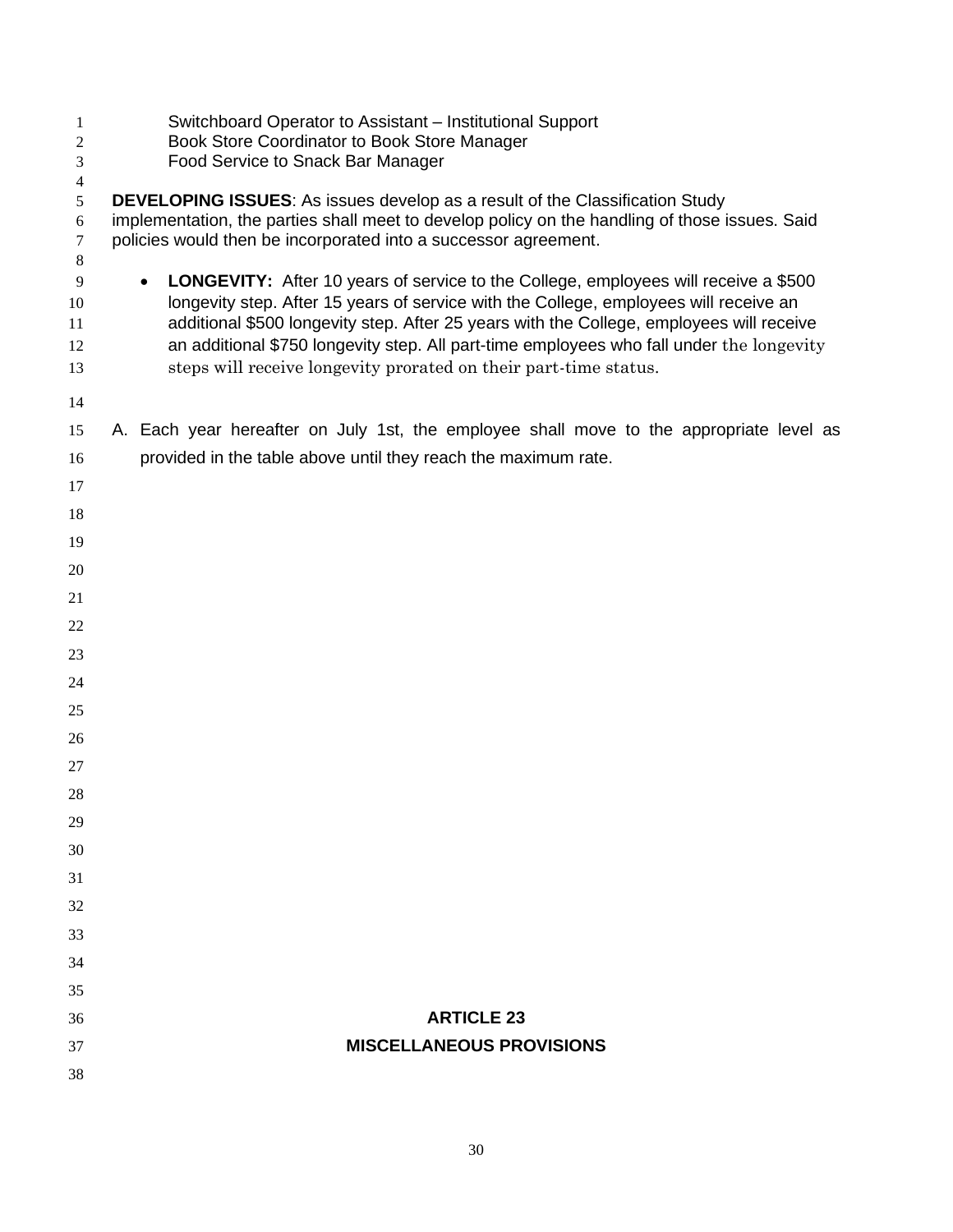- A. The parties agree to draft a *letter of understanding* to address the responsibilities and authority of the Bookstore Manager.
- B. If the College is affected by any of the recent legislation passed by the Michigan House and Senate (i.e. charter schools, et.al.), the College agrees to provide the ESP reasonable notice and agrees to bargain over the impact on the ESP employees.
- C. As a show of good faith, MESPA will drop the ULP filed against the college back in 2012.
- D. Employee evaluations will be conducted in the first year of employment and every other year
- after that. The evaluations are not for determining pay increases as outlined in the contract.
- E. The Bookstore Manager position will be re-evaluated, and the position will/may be changed
- to serve other capacities as needed while striving to maintain full time employment. This
- position will report directly to the VP of Business Services.
- F. The Food Service and Bookstore Manager position will be reviewed after one year
- (May 2022) to determine if placement was appropriate based on initial year of service and
- duties of newly created position.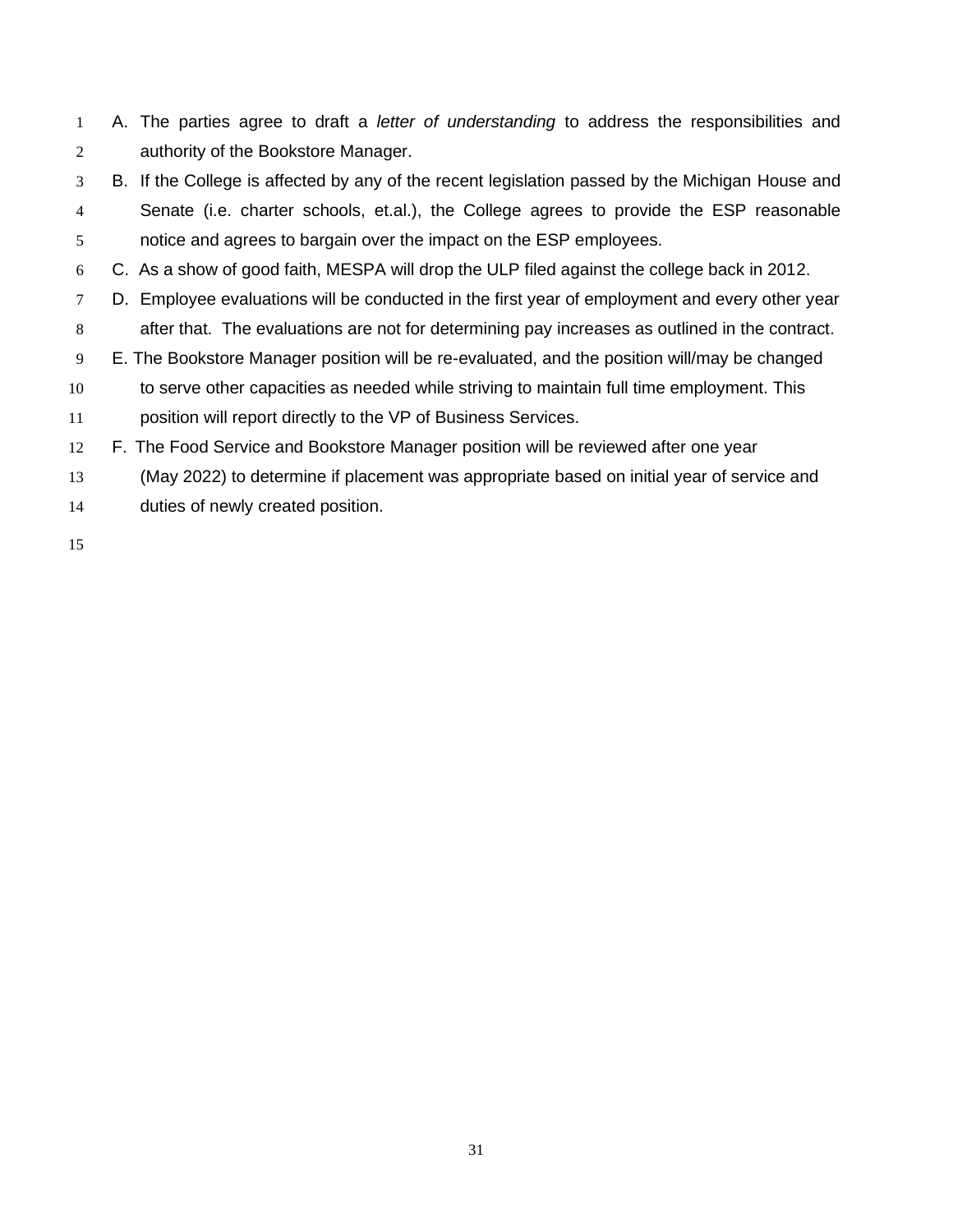| 1              | <b>ARTICLE 24</b>                                                                                  |
|----------------|----------------------------------------------------------------------------------------------------|
| 2              | <b>RETIREMENT INCENTIVE</b>                                                                        |
| 3              |                                                                                                    |
| $\overline{4}$ | A. The decision to participate in the retirement incentive plan is expressly voluntary on the part |
| 5              | of the employee. Employees hired after June 30, 2008 are ineligible for this retirement            |
| 6              | incentive.                                                                                         |
| 7              | B. The employee must have served at least ten (10) consecutive years for Gogebic Community         |
| 8              | College and actually retire under the terms of the Michigan Public School Employees                |
| 9              | Retirement System or GCC sponsored ORS.                                                            |
| 10             | C. The employee must make application for retirement and provide a written statement of            |
| 11             | retirement from their position to the College at least 90 calendar days before the planned         |
| 12             | retirement date. The statement of resignation will indicate that the resignation is for the        |
| 13             | purpose of retirement and state the effective date.                                                |
| 14             | D. The incentive payments shall be as follows:                                                     |
|                |                                                                                                    |

| *Years of Service            | <b>Incentive</b> |  |  |
|------------------------------|------------------|--|--|
| $25 - 30 +$ years of service | \$25,000         |  |  |
| $20 - 24$ years of service   | \$20,000         |  |  |
| $15 - 19$ years of service   | \$15,000         |  |  |
| $10 - 14$ years of service   | \$10,000         |  |  |

<sup>17</sup> \*Years of service shall include those worked at Gogebic Community College, plus those purchased by the employee.

 Payment shall be in three (3) equal installments to a 403(b) account for the benefit of the Employee in January of each year following retirement for three (3) years. These payments are non-elective contributions to a 403(b) account for the benefit of the Employee and are subject to all applicable contribution, compensation and related provisions outlined in the Internal Revenue Code. MESPA agrees to hold the College harmless against any claim or damage whatsoever by the IRS, MESPA or individual members with regard to payments made in this manner.

 E. Full retirement as provided herein shall be limited to three (3) employees during any given year.

 F. The employee, through requesting the retirement incentive, agrees that such request shall serve as satisfaction/waiver of any other claim for compensation (e.g. unemployment compensation, etc.) against Gogebic Community College.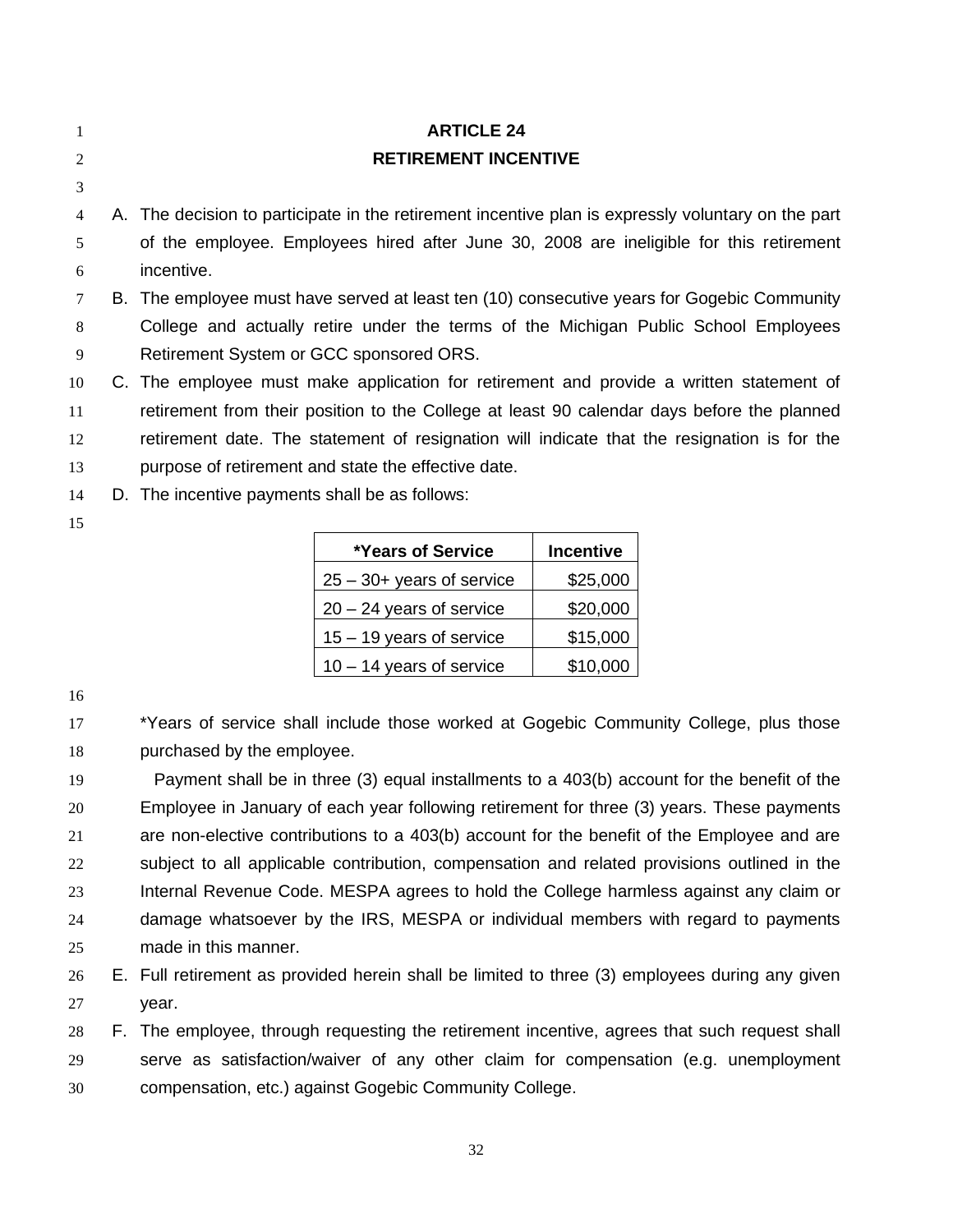- G. The employee also agrees to waive, in writing, any and all rights and claims against the College arising under the Age Discrimination in Employment Act. The employee is advised to consult with an attorney before signing the agreement and will be given sufficient time to decide whether to sign.
-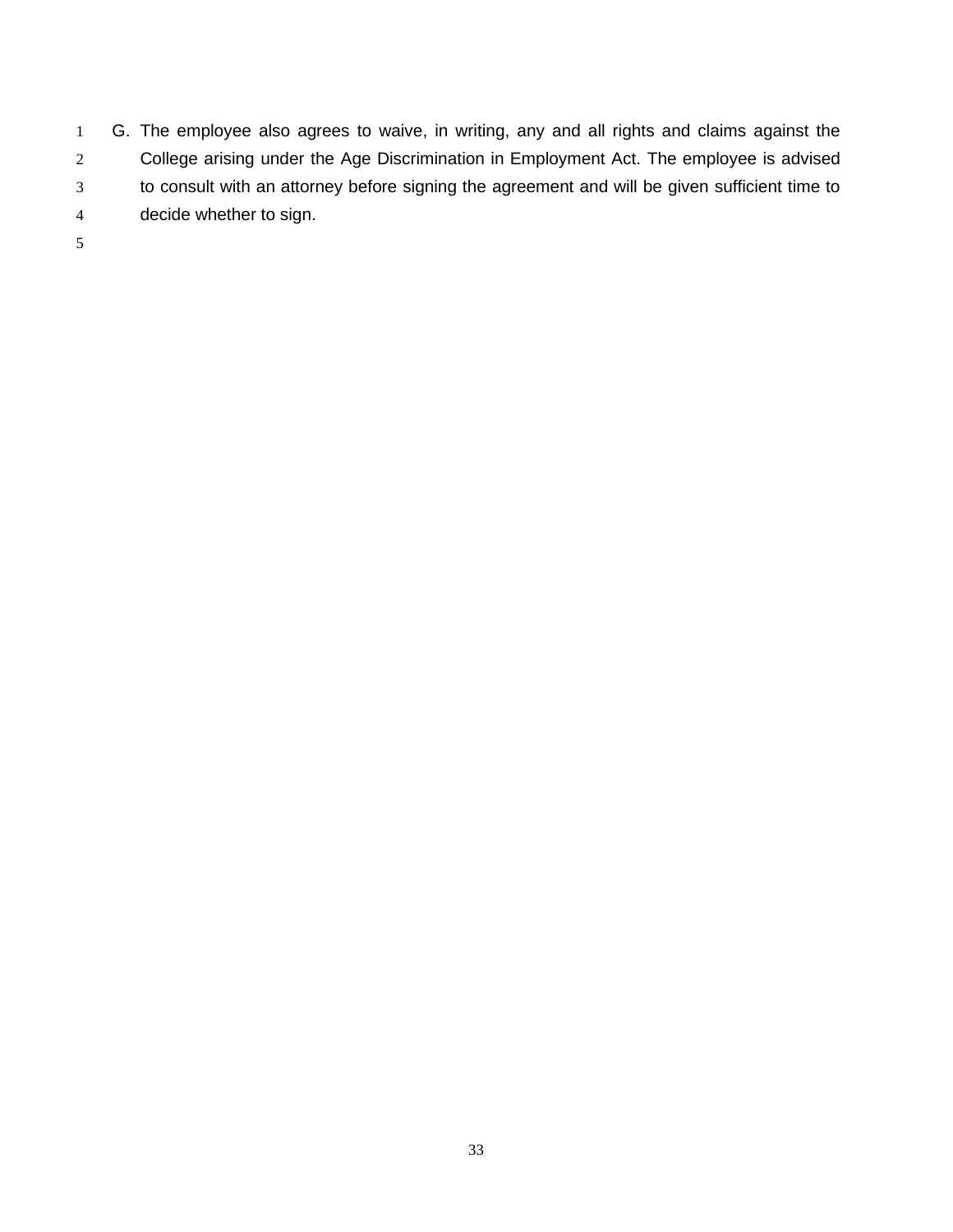| 1                    |                                                                                                                                                                            | <b>ARTICLE 25</b>                                                                                   |  |  |  |
|----------------------|----------------------------------------------------------------------------------------------------------------------------------------------------------------------------|-----------------------------------------------------------------------------------------------------|--|--|--|
| 2                    | <b>DURATION OF AGREEMENT</b>                                                                                                                                               |                                                                                                     |  |  |  |
| 3<br>4               |                                                                                                                                                                            | This Agreement shall be effective as of the first day of July 2021, and shall continue in effect    |  |  |  |
| 5                    | through June 30, 2022. Negotiations between the parties shall begin sixty (60) days prior to the                                                                           |                                                                                                     |  |  |  |
| 6                    | contract expiration date. If, pursuant to such negotiations, and Agreement on the renewal or                                                                               |                                                                                                     |  |  |  |
| 7<br>8               | modification is not reached prior to the expiration date, this Agreement shall expire at such<br>expiration date unless it is extended by mutual agreement of the parties. |                                                                                                     |  |  |  |
| 9                    |                                                                                                                                                                            |                                                                                                     |  |  |  |
| 10<br>11<br>12<br>13 | FOR THE GOGEBIC COMMUNITY<br><b>COLLEGE EDUCATION SUPPORT</b><br>PERSONNEL - WUPEA/MEA-NEA:                                                                                | FOR THE GOGEBIC COMMUNITY<br><b>COLLEGE BOARD OF TRUSTEES OF</b><br>THE CITY OF IRONWOOD, MICHIGAN: |  |  |  |
| 14<br>15             |                                                                                                                                                                            |                                                                                                     |  |  |  |
| 16                   |                                                                                                                                                                            |                                                                                                     |  |  |  |
| 17<br>18             |                                                                                                                                                                            |                                                                                                     |  |  |  |
| 19                   |                                                                                                                                                                            |                                                                                                     |  |  |  |
| 20<br>21             |                                                                                                                                                                            |                                                                                                     |  |  |  |
| 22                   |                                                                                                                                                                            |                                                                                                     |  |  |  |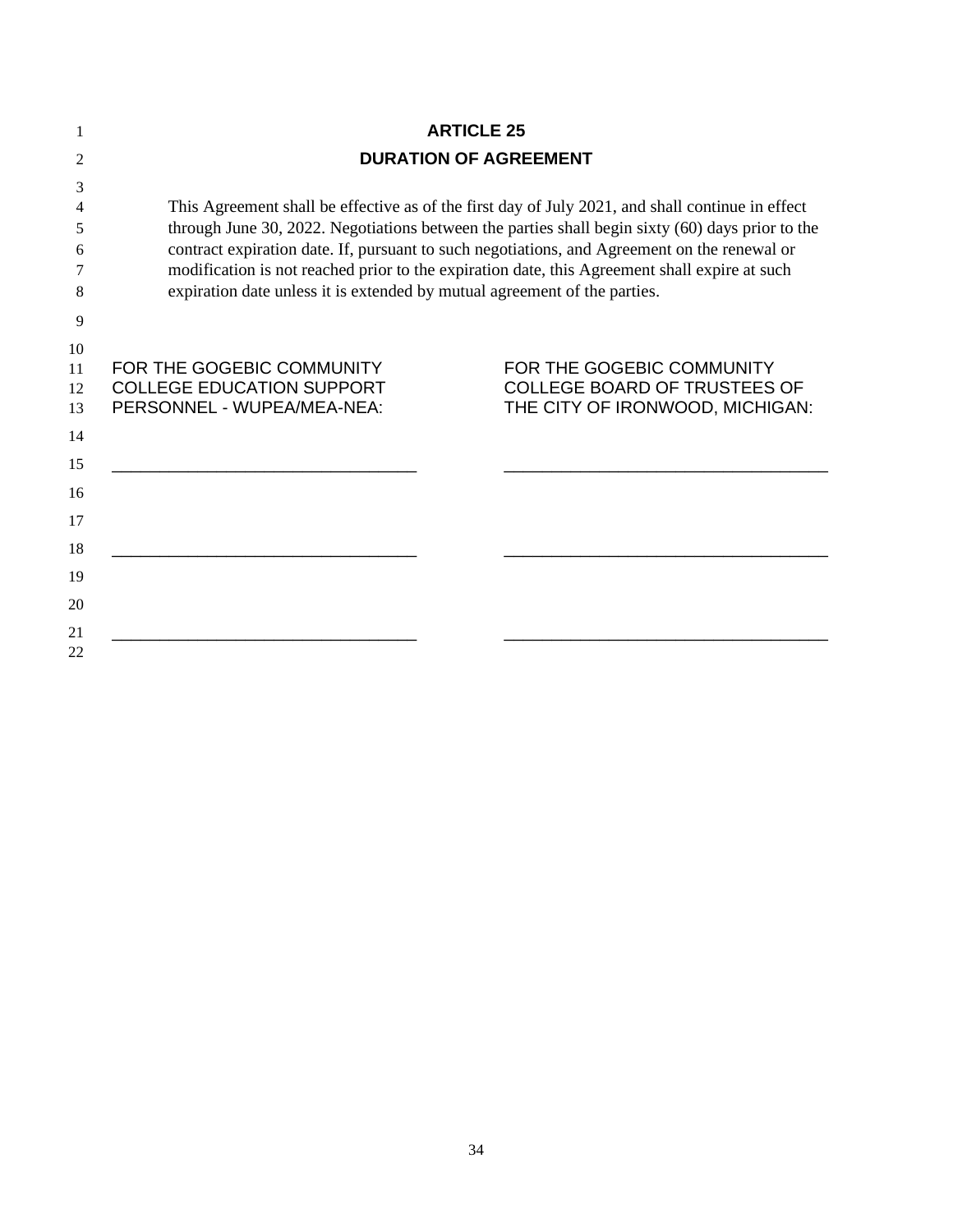| <b>GRIEVANCE FORM</b><br>1<br><b>GCC MICHIGAN EDUCATION SUPPORT PERSONNEL ASSOCIATION</b><br>2 |                          |                                            |                           |                                                     |  |
|------------------------------------------------------------------------------------------------|--------------------------|--------------------------------------------|---------------------------|-----------------------------------------------------|--|
|                                                                                                | Grievance No. __________ | Submit in Duplicate                        |                           |                                                     |  |
|                                                                                                | Department               | Assignment                                 | Name of Grievant          | Date Filed                                          |  |
|                                                                                                |                          |                                            | <b>LEVEL TWO (2)</b>      |                                                     |  |
| Α.                                                                                             |                          |                                            |                           |                                                     |  |
| В.                                                                                             |                          |                                            |                           |                                                     |  |
| C.                                                                                             |                          |                                            |                           |                                                     |  |
|                                                                                                |                          |                                            |                           |                                                     |  |
|                                                                                                |                          |                                            |                           |                                                     |  |
|                                                                                                |                          |                                            |                           |                                                     |  |
|                                                                                                |                          |                                            |                           |                                                     |  |
| D.                                                                                             |                          |                                            |                           |                                                     |  |
|                                                                                                |                          |                                            |                           |                                                     |  |
|                                                                                                |                          |                                            |                           |                                                     |  |
|                                                                                                |                          |                                            |                           |                                                     |  |
|                                                                                                |                          |                                            | <b>Grievant Signature</b> | Date                                                |  |
|                                                                                                |                          |                                            |                           |                                                     |  |
|                                                                                                |                          | Date Transmitted to President or Designee: |                           |                                                     |  |
|                                                                                                |                          |                                            |                           | <b>Association Signature Date</b>                   |  |
|                                                                                                |                          |                                            | <b>LEVEL THREE (3)</b>    |                                                     |  |
|                                                                                                |                          |                                            |                           |                                                     |  |
| Α.<br>B.                                                                                       |                          |                                            |                           |                                                     |  |
|                                                                                                |                          |                                            |                           |                                                     |  |
|                                                                                                |                          |                                            |                           |                                                     |  |
|                                                                                                |                          |                                            |                           |                                                     |  |
|                                                                                                |                          |                                            | Signature                 | Date                                                |  |
|                                                                                                |                          |                                            | <b>LEVEL FOUR (4)</b>     |                                                     |  |
|                                                                                                |                          |                                            |                           |                                                     |  |
| А.                                                                                             |                          | Date of Request for Binding Arbitration:   |                           |                                                     |  |
|                                                                                                |                          |                                            | <b>MESPA Signature</b>    | Date<br>(additional pages can be used if necessary) |  |
|                                                                                                |                          |                                            |                           |                                                     |  |
|                                                                                                |                          |                                            |                           |                                                     |  |